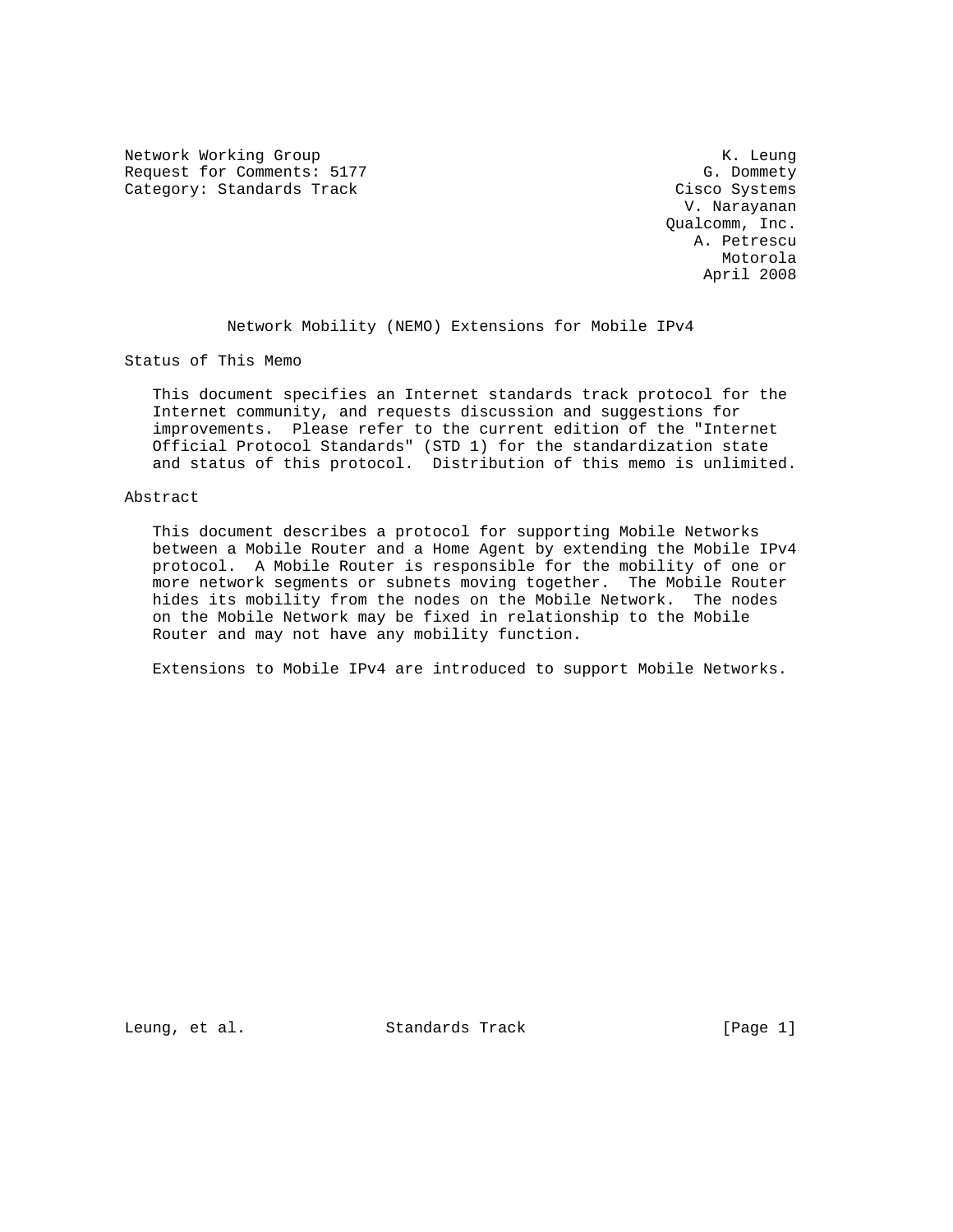# Table of Contents

| $1 \quad$                                                      |  | $\overline{3}$ |
|----------------------------------------------------------------|--|----------------|
| Examples of Mobile Networks 3<br>1.1.                          |  |                |
|                                                                |  | 5              |
| 2.                                                             |  | 6              |
| 3 <sub>1</sub>                                                 |  | 7              |
| $\overline{4}$                                                 |  | 8              |
| Mobile Network Request Extension<br>$4.1$ .                    |  | 8              |
| 4.2. Mobile Network Acknowledgement Extension                  |  | 9              |
| 5 <sub>1</sub>                                                 |  | 11             |
|                                                                |  |                |
| 5.2. Mobile Router Management 12                               |  |                |
| რ.                                                             |  |                |
| 6.1.                                                           |  |                |
| 62                                                             |  |                |
| 6.2.1. Registration Table 14                                   |  |                |
| 6.2.2.                                                         |  |                |
| 6.3. Mobile Network Prefix Registration 14                     |  |                |
| Advertising Mobile Network Reachability 16<br>6.4.             |  |                |
| Establishment of Bi-directional Tunnel 16<br>6.5.              |  |                |
| 6.6. Sending Registration Replies 17                           |  |                |
| Mobile Network Prefix Deregistration 17<br>6.7.                |  |                |
| Data Forwarding Operation 17<br>7.                             |  |                |
| 8.                                                             |  |                |
| Routing Protocol between Mobile Router and Home Agent 18<br>9. |  |                |
| 10. Security Considerations 19                                 |  |                |
| 10.1. Security when Dynamic Routing Protocol Is Used 20        |  |                |
|                                                                |  |                |
|                                                                |  |                |
|                                                                |  |                |
| 13.1. Normative References 23                                  |  |                |
| 13.2. Informative References 24                                |  |                |

Leung, et al. Standards Track [Page 2]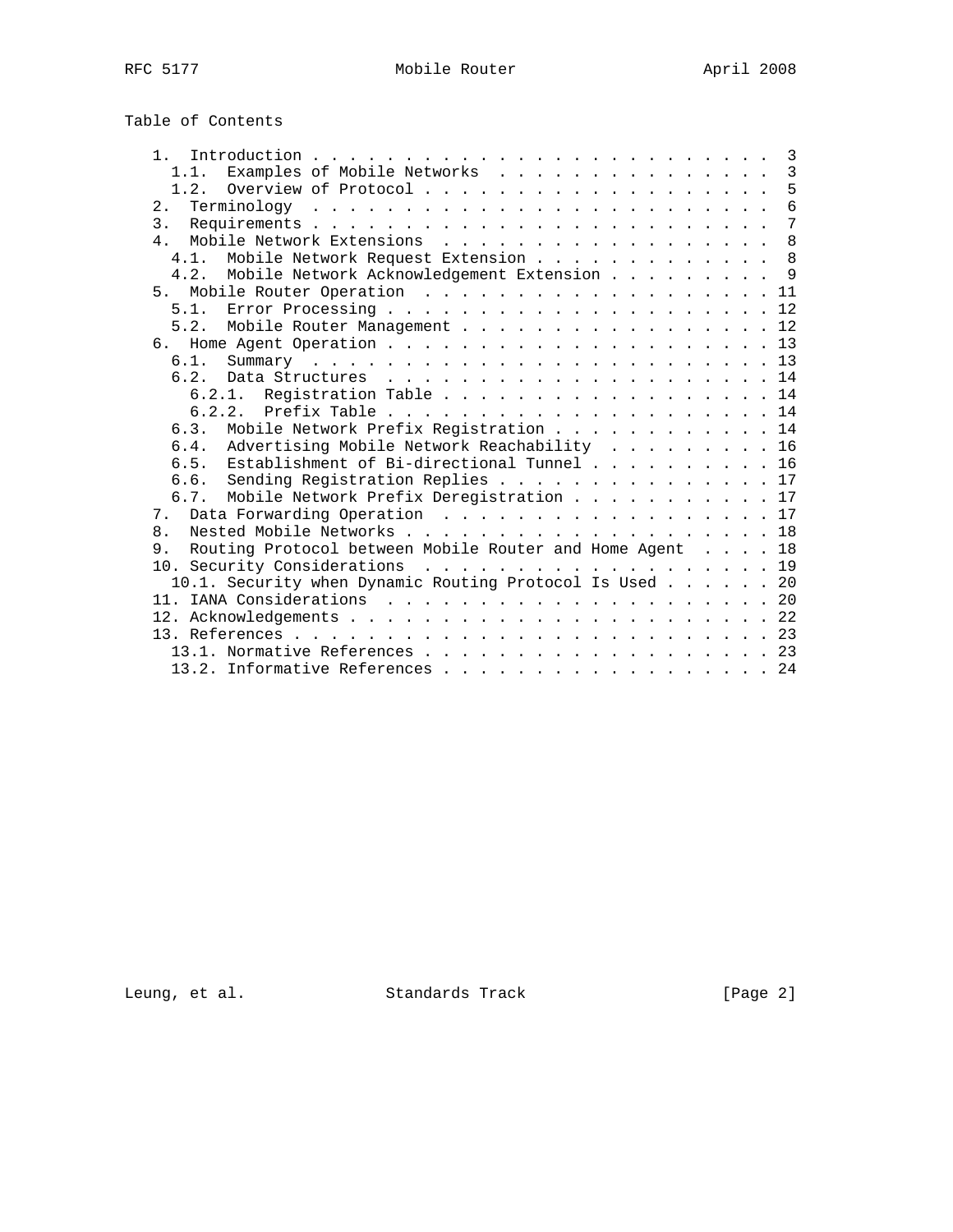# 1. Introduction

 This document describes network mobility extensions to the Mobile IPv4 protocol. The goal of introducing these extensions is to accommodate mobility scenarios where groups of hosts and routers move homogeneously (as a whole). It is required that all hosts and routers in a Mobile Network be able to run applications connecting to the Internet, and be reachable from the Internet.

 For details regarding terminology related to network mobility (NEMO), a quick read of RFC 4885 [RFC4885] is suggested.

# 1.1. Examples of Mobile Networks

 A Mobile Network links together a set of hosts and routers. Connecting this Mobile Network to the Internet is ensured at two levels: first, a Mobile Router is connected on one side to the Mobile Network and on another side to a wireless access system; second, a Home Agent placed on the home link manages traffic between the Correspondent Node and a Local Fixed Node (LFN, a node in the Mobile Network) by means of encapsulating traffic.

 A scenario of applicability for this Mobile Network is described next. A Mobile Network is formed by a wireless-enabled Personal Digital Assistant (PDA) and a portable photographic camera, linked together by Bluetooth wireless link-layer technology. This is sometimes referred to as a Personal Area Network (PAN). In the illustration below, one can notice the PDA playing the role of a Mobile Router and the camera the role of Local Fixed Node.

Leung, et al. Standards Track [Page 3]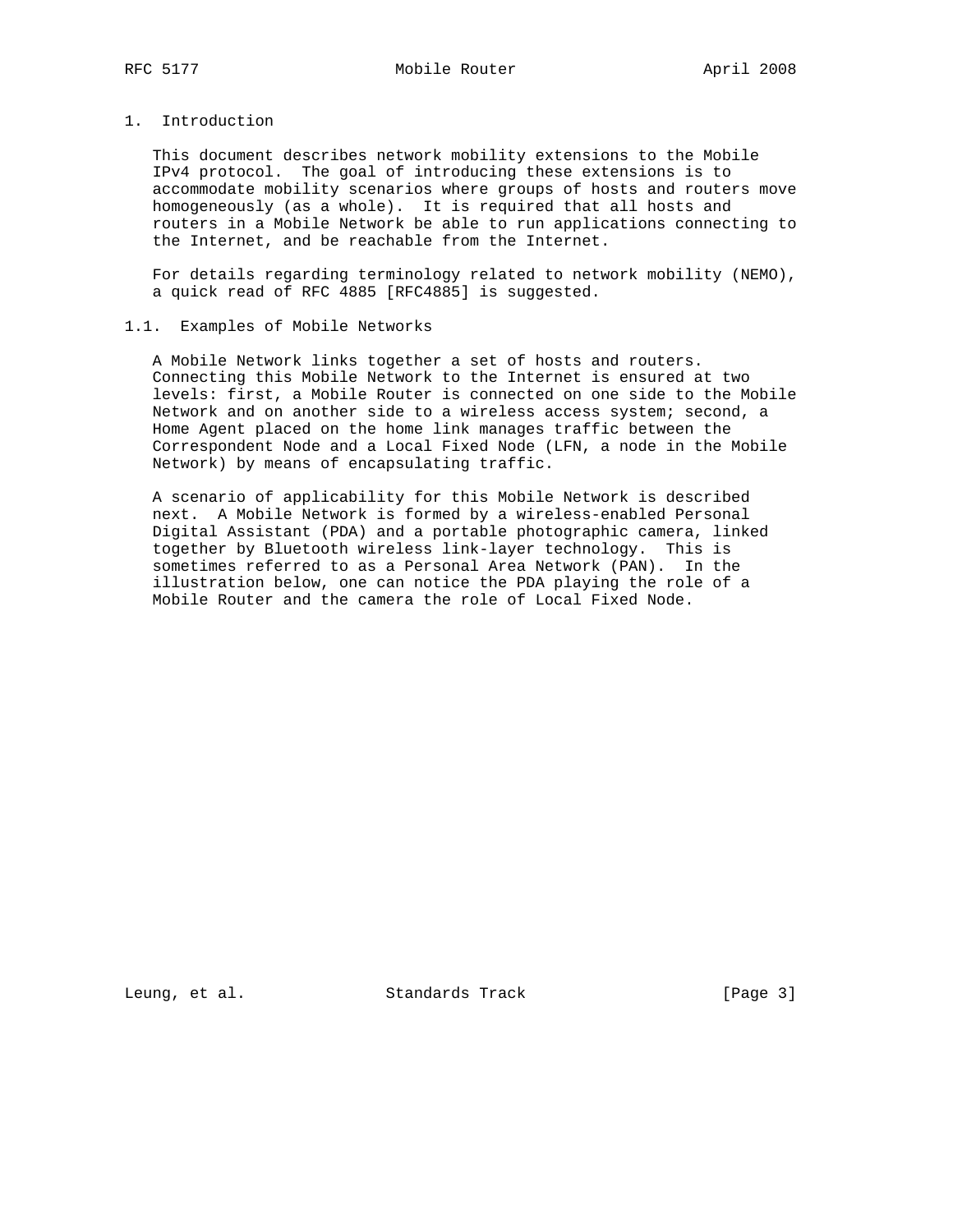

 The camera (Local Fixed Node) uploads photographic content to a Correspondent Node (CN) server. When the Mobile Network moves away, the Mobile Router serving the Mobile Network changes its point of attachment from one cellular access (Access Router) to another, obtaining a new Care-of Address. The Home Agent (HA) encapsulates application traffic for the CN and LFN.

 Whereas the illustration above is a very simple instantiation of the applicability of Mobile IP-based Mobile Networks, more complex Mobile Networks are easily accommodated by the Mobile IPv4 extensions presented in this document (NEMOv4). For example, laptop computers used by passengers in a bus, train, ship, or plane should all be considered as forming Mobile Networks, as long as they move together (homogeneously).

Leung, et al. Standards Track [Page 4]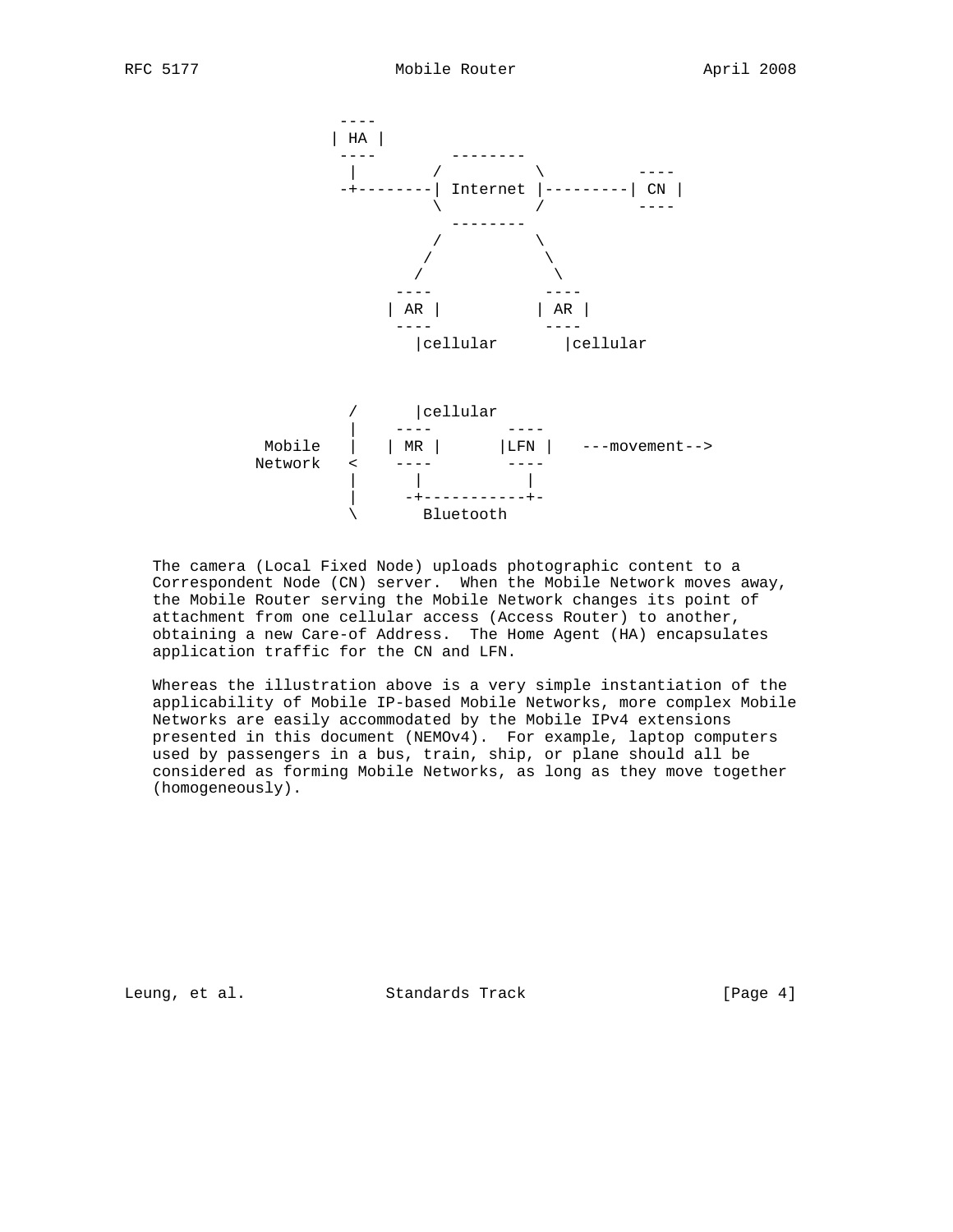# 1.2. Overview of Protocol

 As introduced previously, this document presents extensions to the Mobile IPv4 protocol. The entities sending and receiving these extensions are the Mobile Router and the Home Agent. The Local Fixed Node is relieved from running Mobile IP software and, although it moves (together with the Mobile Network), its IP stack is not seeing any change in addressing.

 Mobility for the entire Mobile Network is supported by the Mobile Router registering its current point of attachment (Care-of Address) to its Home Agent: the Mobile Router sends an extended Registration Request to the Home Agent, which returns an extended Registration Reply. This signaling sets up the tunnel between the two entities, as illustrated in the following figure:



 The prefix(es) used within a Mobile Network (either implicitly configured on the Home Agent or explicitly identified by the Mobile Router in the Registration Request) is/are advertised by the Home Agent for route propagation in the home network. Traffic to and from nodes in the Mobile Network are tunneled by the Home Agent to the Mobile Router, and vice versa. Though packets from a Local Fixed Node placed in the Mobile Network can be forwarded by the Mobile Router directly without tunneling (if reverse tunneling were not used), these packets will be dropped if ingress filtering is turned on at the Access Router.

 Extensively relating to Mobile IPv4 [RFC3344], this specification addresses mainly the co-located Care-of Address mode. Foreign Agent Care-of Address mode (with 'legacy' Foreign Agents [RFC3344]) is

Leung, et al. Standards Track [Page 5]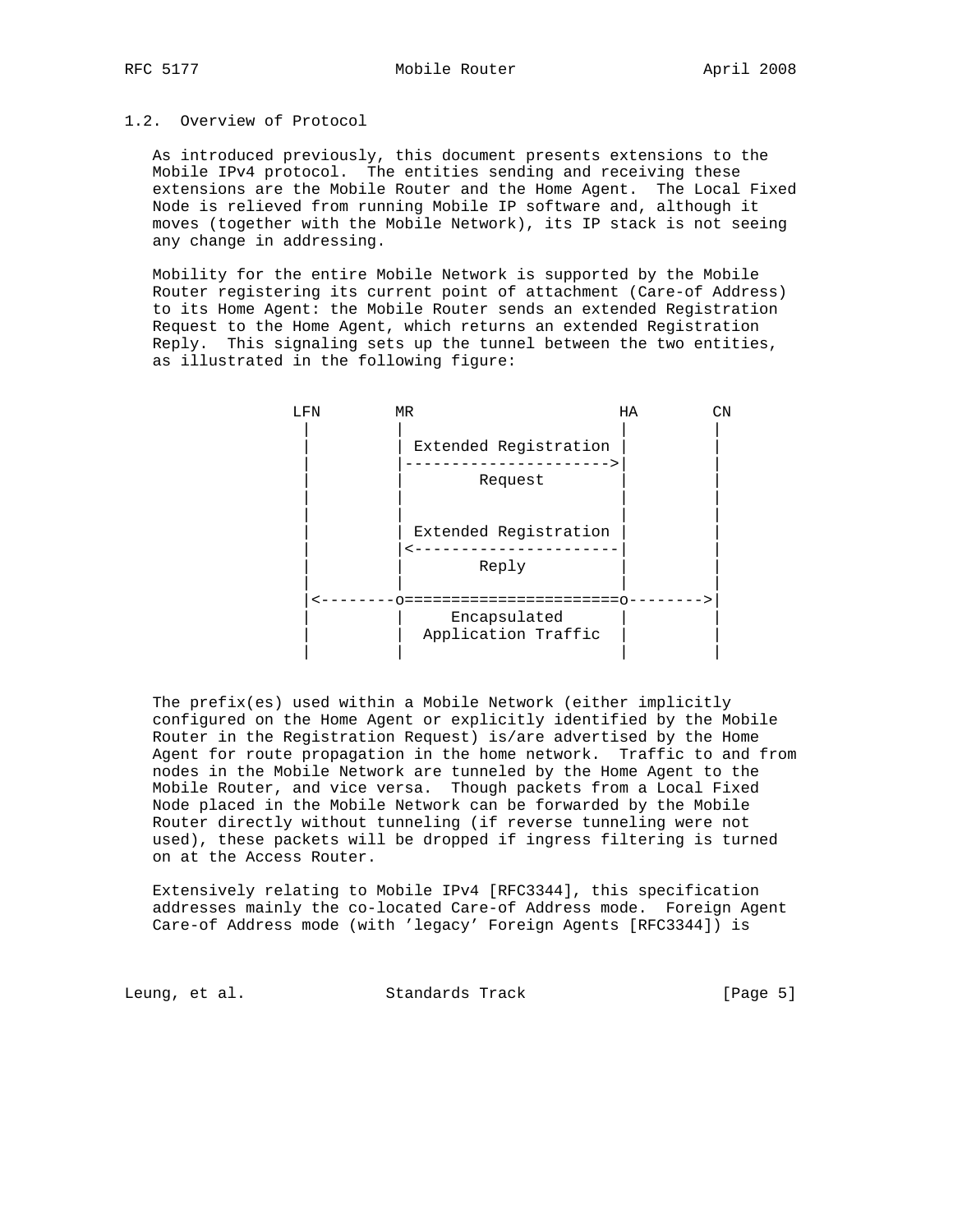supported but without optimization, and with double encapsulation being used. For an optimization of this mode, the gentle reader is directed to an extension document [NEMOv4-FA].

 Compared to Mobile IPv4, this document specifies an additional tunnel between a Mobile Router's Home Address and the Home Agent. This tunnel is encapsulated within the normal tunnel between the Care-of Address (CoA) and Home Agent. In Foreign Agent CoA mode, the tunnel between the Mobile Router and Home Agent is needed to allow the Foreign Agent to direct the decapsulated packet to the proper visiting Mobile Router. However, in co-located CoA mode, the additional tunnel is not essential and could be eliminated because the Mobile Router is the recipient of the encapsulated packets for the Mobile Network; a proposal for this feature is in the extending document mentioned above [NEMOv4-FA].

 All traffic between the nodes in the Mobile Network and the Correspondent Nodes passes through the Home Agent. This document does not touch on aspects related to route optimization of this traffic.

 A similar protocol has been documented in RFC 3963 [RFC3963] for supporting IPv6 Mobile Networks with Mobile IPv6 extensions.

Multihoming for Mobile Routers is outside the scope of this document.

2. Terminology

 The key words "MUST", "MUST NOT", "REQUIRED", "SHALL", "SHALL NOT", "SHOULD", "SHOULD NOT", "RECOMMENDED", "MAY", and "OPTIONAL" in this document are to be interpreted as described in RFC 2119 [RFC2119].

 Terminology for Mobile IPv4 mobility support is defined in RFC 3344 [RFC3344]. Terminology for network mobility support (NEMO), from an IPv6 perspective, is described in RFC 4885 [RFC4885]. In addition, this document defines the following terms for NEMOv4.

Mobile Router

 RFC 3344 [RFC3344] defines a Mobile Router as a mobile node that can be a router that is responsible for the mobility of one or more entire networks moving together, perhaps on an airplane, a ship, a train, an automobile, a bicycle, or a kayak.

Leung, et al. Standards Track [Page 6]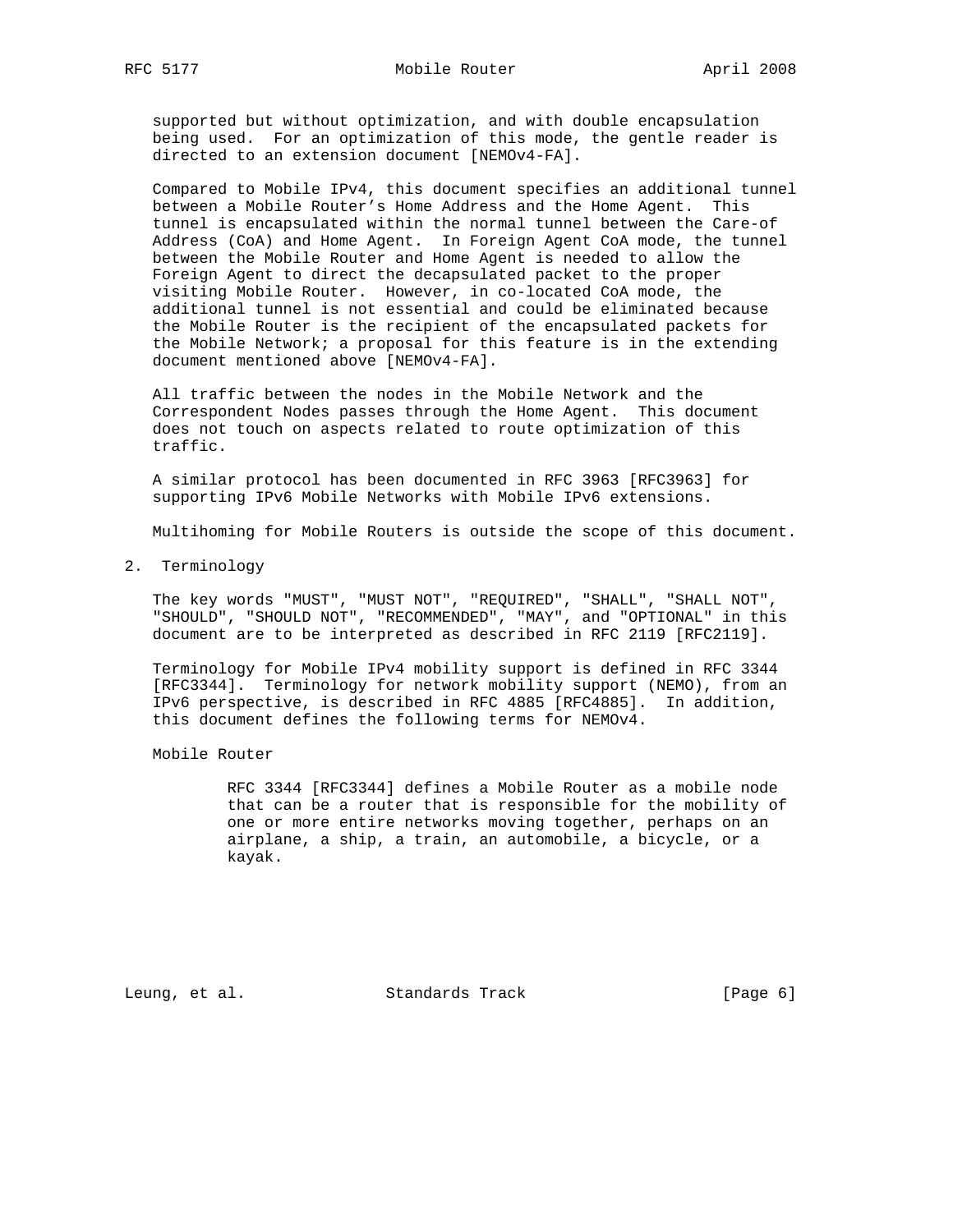# Mobile Network Prefix

 The network prefix of the subnet delegated to a Mobile Router as the Mobile Network.

Prefix Table

 A list of Mobile Network Prefixes indexed by the Home Address of a Mobile Router. The Home Agent manages and uses the Prefix Table to determine which Mobile Network Prefixes belong to a particular Mobile Router.

### Local Fixed Node

 RFC 4885 [RFC4885] defines a Local Fixed Node (LFN) to be a fixed node belonging to the Mobile Network and unable to change its point of attachment. This definition should not be confused with "Long, Fat Network, LFN" of RFC 1323 [RFC1323], at least because the latter is pronounced "elephan(t)" whereas a NEMO LFN is distinctively pronounced "elefen".

# 3. Requirements

 Although the original Mobile IPv4 specifications stated that Mobile Networks can be supported by the Mobile Router and Home Agent using static configuration or running a routing protocol (see Section 4.5 of RFC 3344 [RFC3344]), there is no solution for explicit registration of the Mobile Networks served by the Mobile Router. A solution needs to provide the Home Agent a means to ensure that a Mobile Router claiming a certain Mobile Network Prefix is authorized to do so. A solution would also expose the Mobile Network Prefixes (and potentially other subnet-relevant information) in the exchanged messages, to aid in network debugging.

The following requirements for Mobile Network support are enumerated:

- o A Mobile Router should be able to operate in explicit or implicit mode. A Mobile Router may explicitly inform the Home Agent which Mobile Network(s) need to be propagated via a routing protocol. A Mobile Router may also function in implicit mode, where the Home Agent may learn the Mobile Networks through other means, such as from the AAA server, via pre-configuration, or via a dynamic routing protocol.
- o The Mobile Network should be supported using Foreign Agents that are compliant to RFC 3344 [RFC3344] without any changes ('legacy' Foreign Agents).

Leung, et al. Standards Track [Page 7]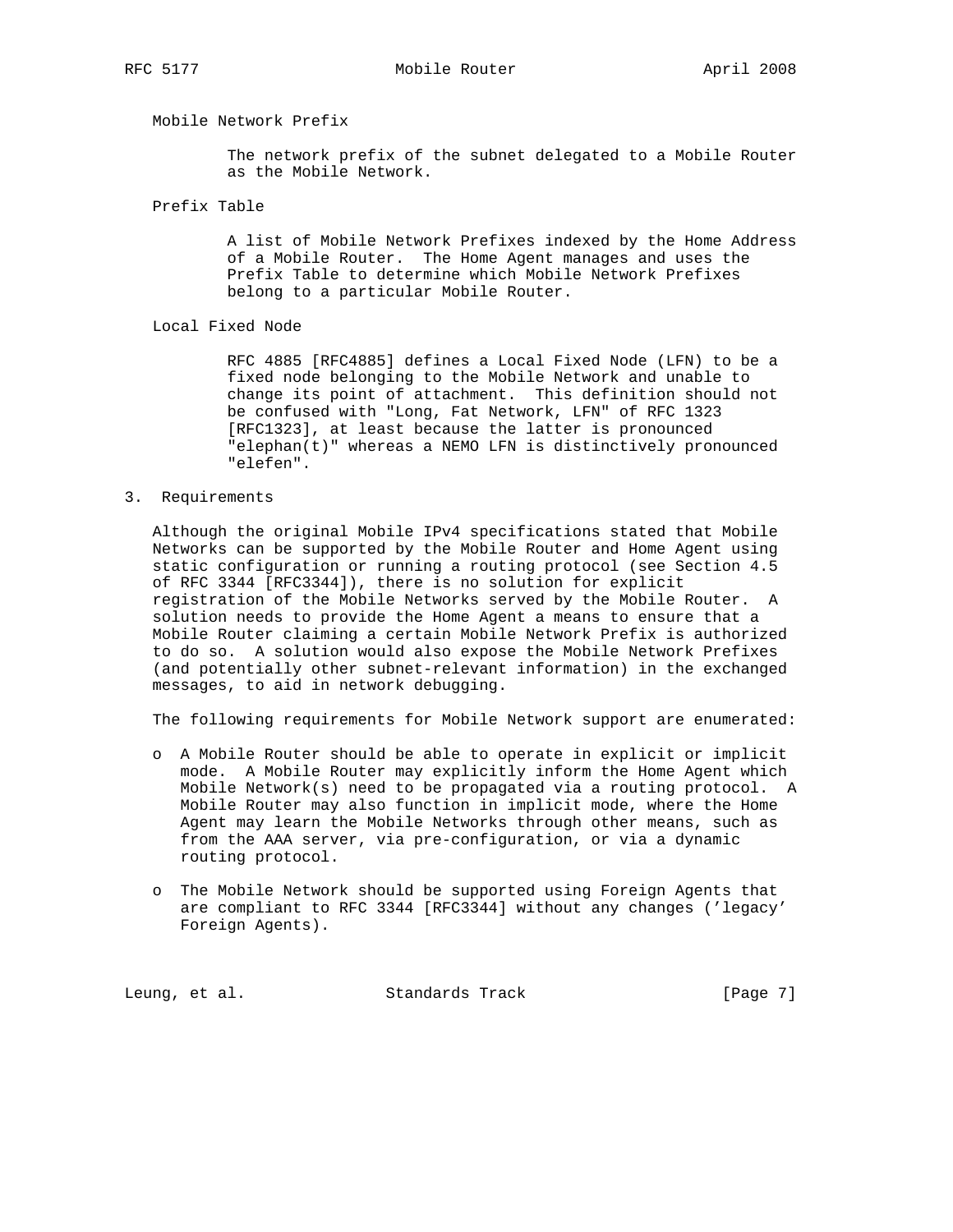- o The Mobile Network should allow Fixed Nodes, Mobile Nodes, or Mobile Routers to be on it.
- o The Local Fixed Nodes on a Mobile Network should be able to execute their sessions without running Mobile IP stacks. The Mobile Router managing the LFNs' Mobile Network is 'hiding' mobility events like the changes of the Care-of Address from the Local Fixed Nodes in that Mobile Network.
- 4. Mobile Network Extensions
- 4.1. Mobile Network Request Extension

 For Explicit Mode, the Mobile Router informs the Home Agent about the Mobile Network Prefixes during registration. The Registration Request contains zero, one, or several Mobile Network Request extensions in addition to any other extensions defined by or in the context of RFC 3344 [RFC3344]. When several Mobile Networks need to be registered, each is included in a separate Mobile Network Request extension, with its own Type, Length, Sub-Type, Prefix Length, and Prefix. A Mobile Network Request extension is encoded in Type- Length-Value (TLV) format and respects the following ordering:

|  |  |      |  |  |  |        |  |        |  |  |          |  |  |  |  | 0 1 2 3 4 5 6 7 8 9 0 1 2 3 4 5 6 7 8 9 0 1 2 3 4 5 6 7 8 9 0 1 |               |
|--|--|------|--|--|--|--------|--|--------|--|--|----------|--|--|--|--|-----------------------------------------------------------------|---------------|
|  |  |      |  |  |  |        |  |        |  |  |          |  |  |  |  |                                                                 |               |
|  |  | Type |  |  |  | Length |  |        |  |  | Sub-Type |  |  |  |  |                                                                 | Prefix Length |
|  |  |      |  |  |  |        |  |        |  |  |          |  |  |  |  |                                                                 |               |
|  |  |      |  |  |  |        |  | Prefix |  |  |          |  |  |  |  |                                                                 |               |
|  |  |      |  |  |  |        |  |        |  |  |          |  |  |  |  |                                                                 |               |

Type:

148 Mobile Network Extension

Length:

Decimal 6.

Sub-Type:

0 (Mobile Network Request)

Leung, et al. Standards Track [Page 8]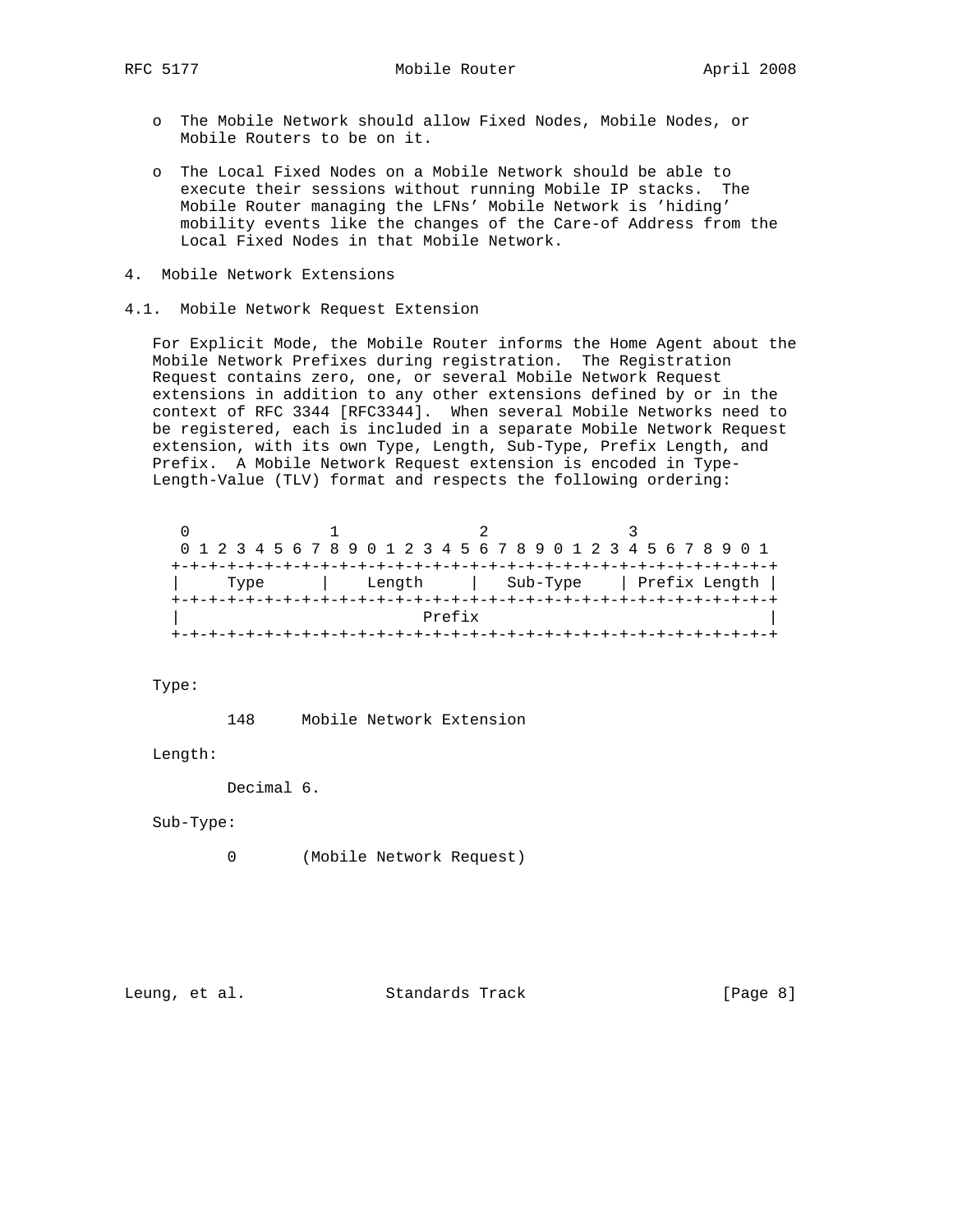RFC 5177 Mobile Router April 2008

Prefix Length:

 8-bit unsigned integer indicating the number of leftmost bits covering the network part of the address contained in the Prefix field.

Prefix:

 32-bit unsigned integer in network byte-order containing an IPv4 address whose leftmost Prefix Length bits make up the Mobile Network Prefix.

#### 4.2. Mobile Network Acknowledgement Extension

 The Registration Reply contains zero, one or several Mobile Network Acknowledgement extensions in addition to any other extensions defined by or in the context of RFC 3344 [RFC3344]. For Implicit Mode, the Mobile Network Acknowledgement informs the Mobile Router the prefixes for which the Home Agent sets up forwarding with respect to this Mobile Router. Policies such as permitting only traffic from these Mobile Networks to be tunneled to the Home Agent may be applied by the Mobile Router. For Explicit Mode, when several Mobile Networks need to be acknowledged explicitly, each is included in a separate Mobile Network Acknowledgement extension, with its own Type, Sub-Type, Length, Prefix, and Prefix Length fields. At least one Mobile Network Acknowledgement extension MUST be in a successful Registration Reply to indicate to the Mobile Router that the Mobile Network Request extension was processed, and therefore was not skipped by the Home Agent.

 A Registration Reply may contain any non-zero number of Explicit Mode and Implicit Mode Acknowledgements sub-types. Both sub-types can be present in a single Registration Reply. A Mobile Network Acknowledgement extension is encoded in Type-Length-Value (TLV) format. When the registration is denied with Code HA\_MOBNET\_ERROR (Code field in the Registration Reply), the Code field in the included Mobile Network Extension provides the reason for the failure.

 $0$  1 2 3 0 1 2 3 4 5 6 7 8 9 0 1 2 3 4 5 6 7 8 9 0 1 2 3 4 5 6 7 8 9 0 1 +-+-+-+-+-+-+-+-+-+-+-+-+-+-+-+-+-+-+-+-+-+-+-+-+-+-+-+-+-+-+-+-+ | Type | Length | Sub-Type | Code | +-+-+-+-+-+-+-+-+-+-+-+-+-+-+-+-+-+-+-+-+-+-+-+-+-+-+-+-+-+-+-+-+ | Prefix Length | Reserved | Prefix... +-+-+-+-+-+-+-+-+-+-+-+-+-+-+-+-+-+-+-+-+-+-+-+-+-+-+-+-+-+-+-+-+  $\ldots$ Prefix +-+-+-+-+-+-+-+-+-+-+-+-+-+-+-+-+

Leung, et al. Standards Track [Page 9]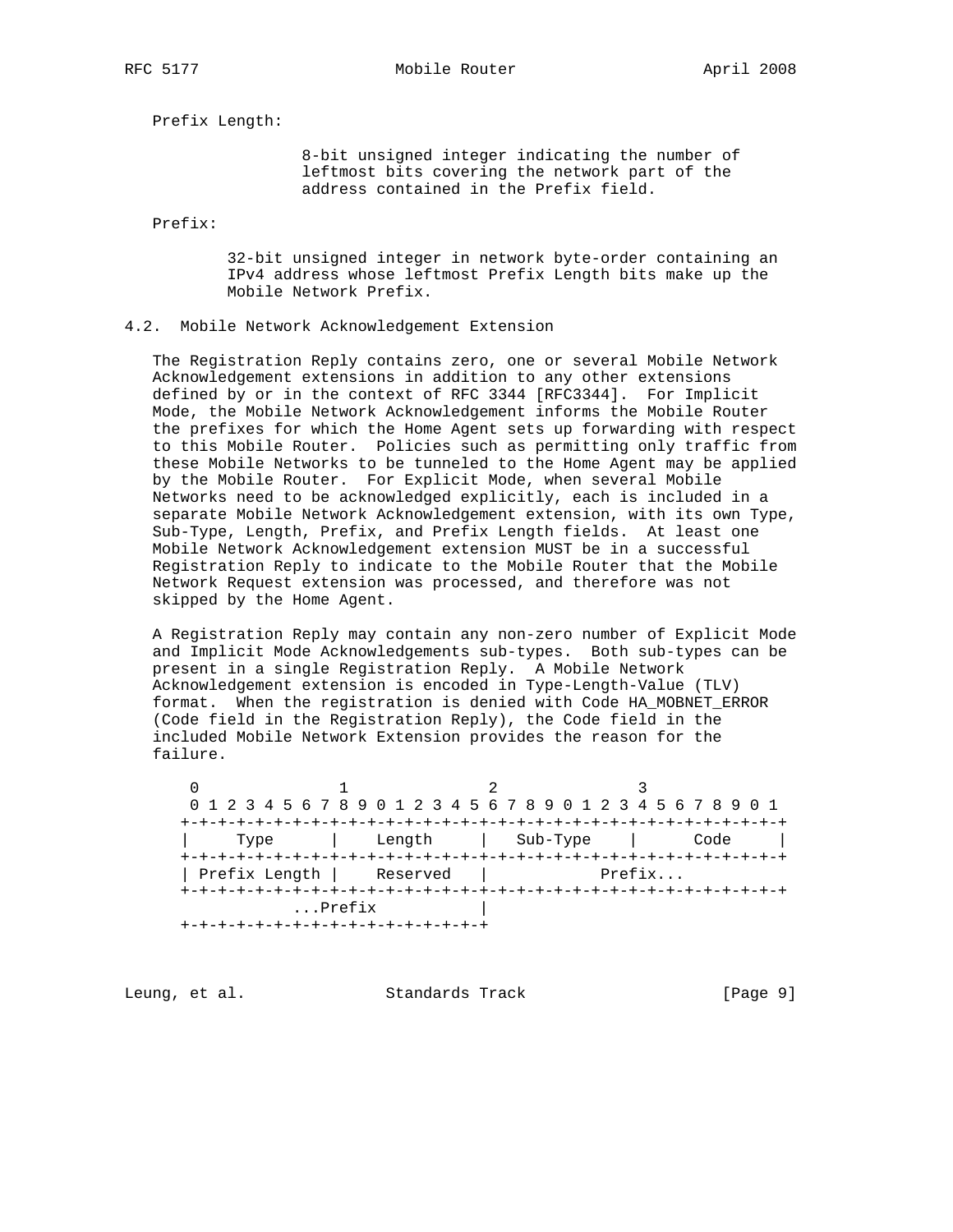Type:

148 Mobile Network Extension

Length:

Decimal 8.

Sub-Type:

1 (Explicit Mode Acknowledgement)

2 (Implicit Mode Acknowledgement)

Code:

Value indicating success or failure:

- 0 Success
- 1 Invalid prefix (MOBNET\_INVALID\_PREFIX\_LEN)
- 2 Mobile Router is not authorized for prefix (MOBNET\_UNAUTHORIZED)
- 3 Forwarding setup failed (MOBNET\_FWDING\_SETUP\_FAILED)

Prefix Length:

 8-bit unsigned integer indicating the number of leftmost bits covering the network part of the address contained in the Prefix field.

Reserved:

Sent as zero; ignored on reception.

# Prefix:

 32-bit unsigned integer in network byte-order containing an IPv4 address whose leftmost Prefix Length bits make up the Mobile Network Prefix.

Leung, et al. Standards Track [Page 10]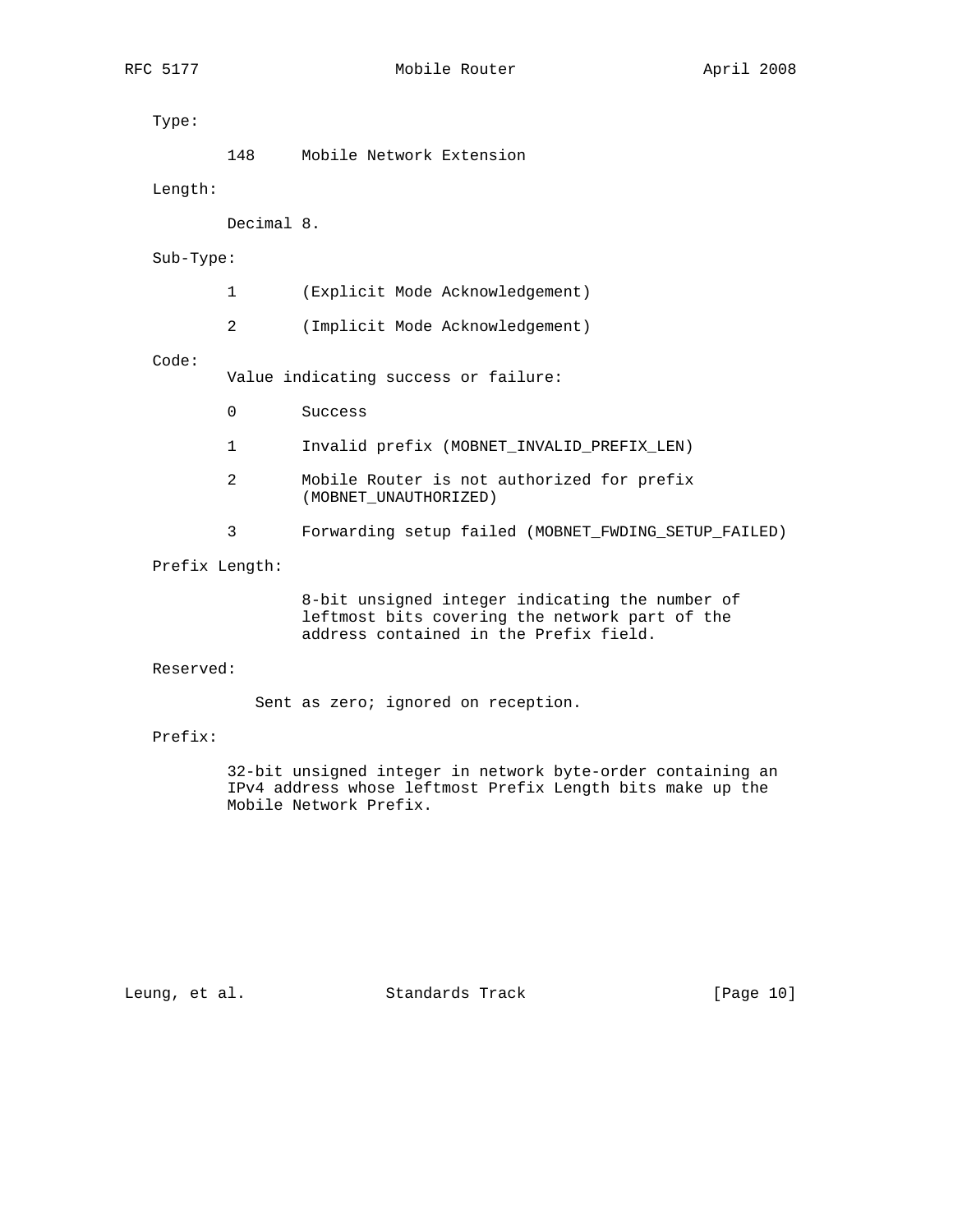5. Mobile Router Operation

 A Mobile Router's operation is generally derived from the behavior of a Mobile Node, as set in RFC 3344 [RFC3344]. In addition to maintaining mobility bindings for its Home Address, the Mobile Router, together with the Home Agent, maintains forwarding information for the Mobile Network Prefix(es) assigned to the Mobile Router.

 A Mobile Router SHOULD set the 'T' bit to 1 in all Registration Request messages it sends to indicate the need for reverse tunnels for all traffic. Without reverse tunnels, all the traffic from the Mobile Network will be subject to ingress filtering in the visited networks. Upon reception of a successful Registration Reply, the Mobile Router processes the registration in accordance to RFC 3344 [RFC3344]. In addition, the following steps are taken:

- o Check for Mobile Network Acknowledgement extension(s) in Registration Reply.
- o Create tunnel to the Home Agent if the Mobile Router is registered in reverse tunneling mode.
- o Set up default route via this tunnel or egress interface when the Mobile Router is registered with or without reverse tunneling, respectively.

 In accordance with this specification, a Mobile Router may operate in one of the following two modes: explicit and implicit. In explicit mode, the Mobile Router includes Mobile Network Prefix information in all Registration Requests (as Mobile Network Request extensions), while in implicit mode it does not include this information in any Registration Request. In the latter case, the Home Agent obtains the Mobile Network Prefixes by other means than Mobile IP. One example of obtaining the Mobile Network Prefix is through static configuration on the Home Agent.

 A Mobile Router can obtain a co-located or Foreign Agent Care-of Address while operating in explicit or implicit modes.

 For deregistration, the Mobile Router sends a registration request with lifetime set to zero without any Mobile Network Request extensions.

Leung, et al. Standards Track [Page 11]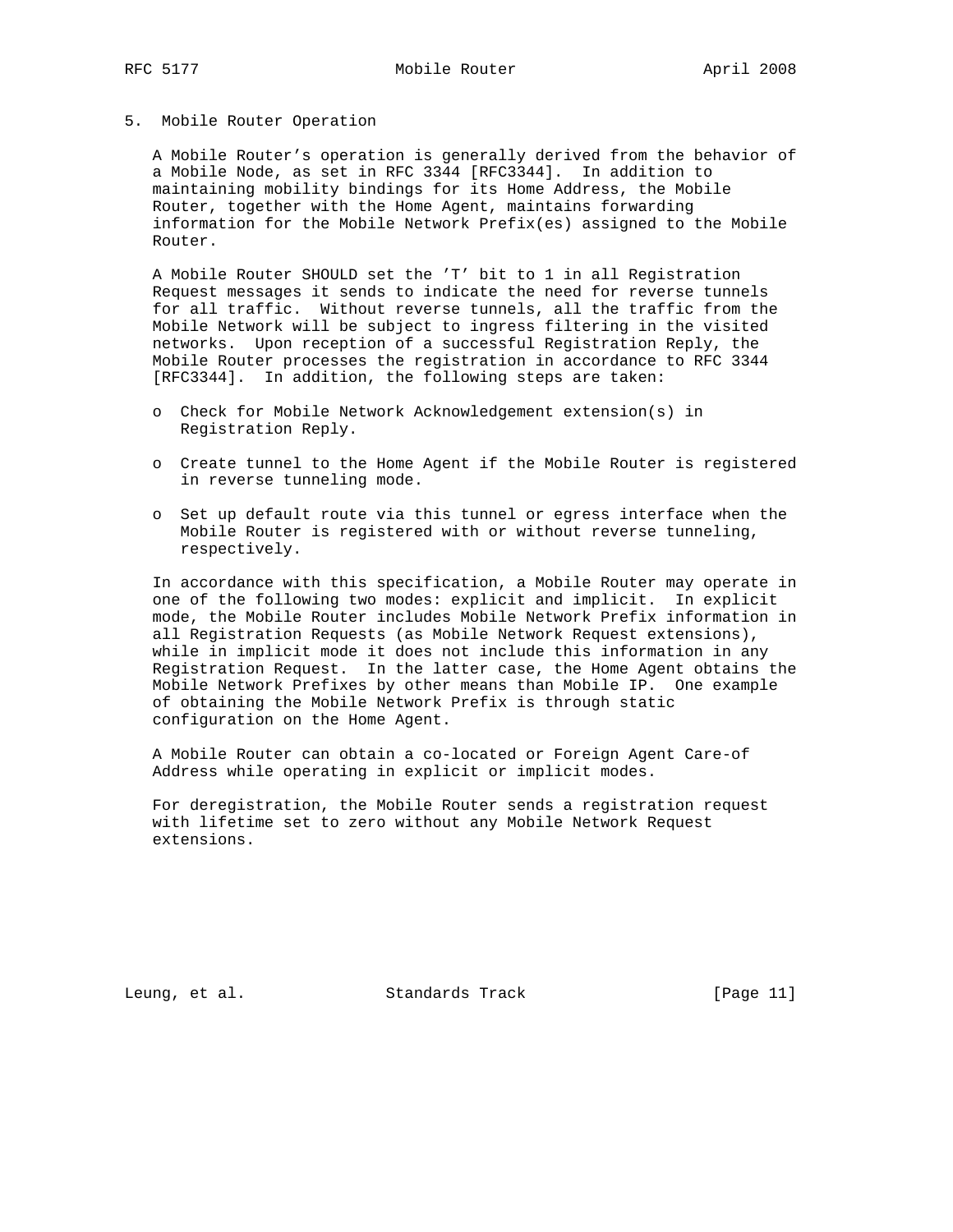#### 5.1. Error Processing

 In a Mobile IP Registration Reply message, there may be two Code fields: one proper to the Registration Reply header (the 'proper' Code) and one within the Mobile Network Acknowledgement Extension (simply the 'Code'). A Mobile Router interprets the values of the Code field in the Mobile Network Acknowledgement Extension of the Registration Reply in order to identify any error related to managing the Mobile Network Prefixes by the Home Agent. It also interprets the values of the Code field in the Registration Reply header (the proper Code).

 If the value of the Code field in the Registration Reply (the proper) is set to HA\_MOBNET\_DISALLOWED, then the Mobile Router MUST stop sending Registration Requests with any Mobile Network Prefix extensions to that Home Agent.

 If the value of the Code field in the Registration Reply (the proper) is set to HA\_MOBNET\_ERROR, then the Mobile Router MUST stop sending Registration Requests that contain any of the Mobile Network Prefixes that are defined by the values of the fields Prefix and Prefix Length in the Mobile Network Acknowledgement extension. Note that the registration is denied in this case, and no forwarding for any Mobile Network Prefixes would be set up by the Home Agent for the Mobile Router.

 It is possible that the Mobile Router receives a Registration Reply with no Mobile Network extensions if the registration was processed by a Mobile IPv4 Home Agent that does not support this specification at all. In that case, the absence of Mobile Network extensions must be interpreted by the Mobile Router as the case where the Home Agent does not support Mobile Networks.

All the error code values have been assigned by IANA; see Section 11.

#### 5.2. Mobile Router Management

 Operating a Mobile Router in a Mobile IPv4 environment has certain requirements on the management of the necessary initial configuration and supervision of the ongoing status information. Mobile Router maintenance indicators may need to be exposed in a manner consistent with other Mobile IPv4 indicators.

 The objects for the Management Information Base (MIB) for Mobile IPv4 are defined in RFC 2006 [RFC2006]. The structure of the basic model of Mobile IP protocol describes three entities: Mobile Node, Home Agent, and Foreign Agent. In addition to these entities, this document proposes a functional entity to be the Mobile Router.

Leung, et al. Standards Track [Page 12]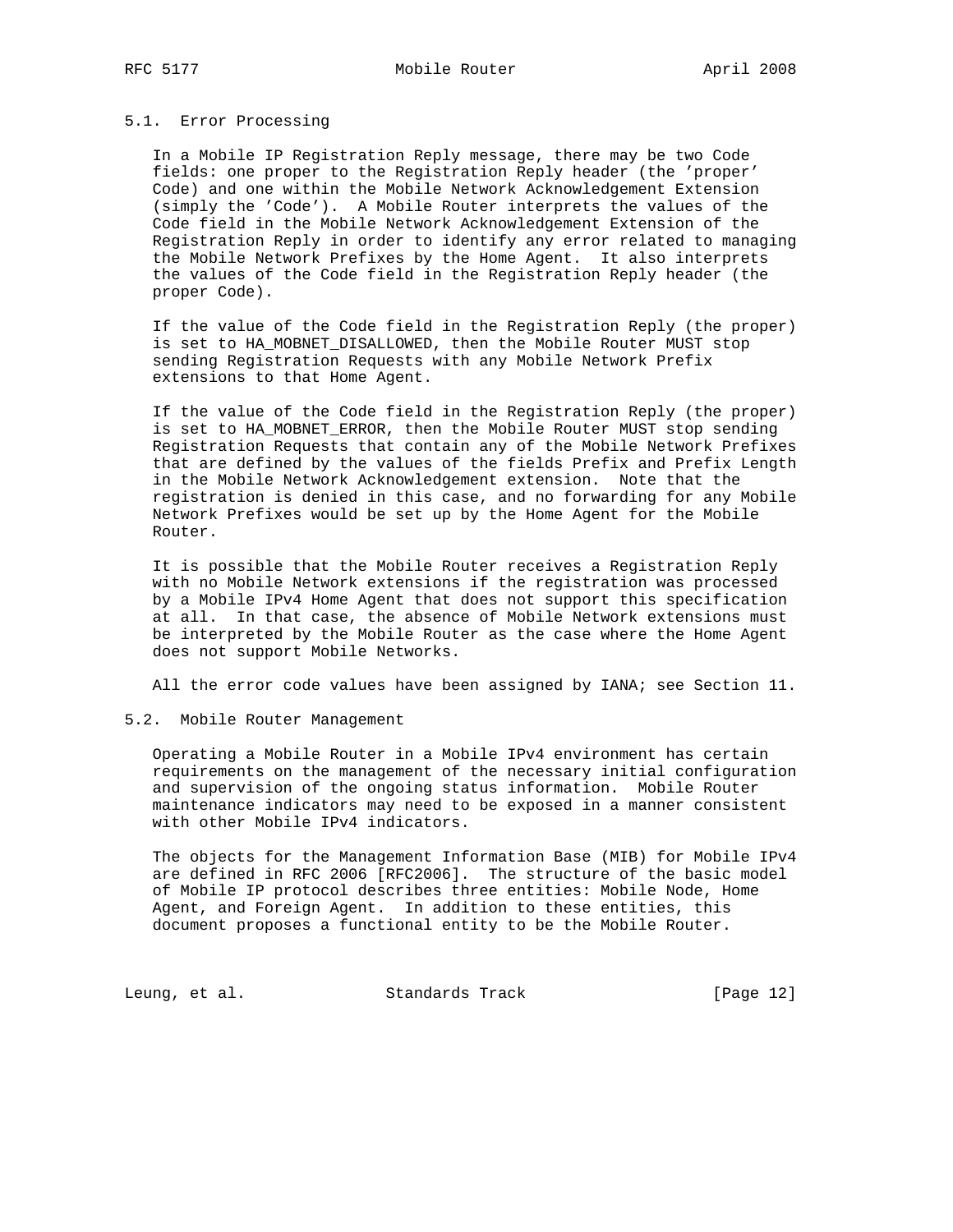RFC 5177 Mobile Router April 2008

 The necessary initial configuration at a NEMOv4-enabled Home Agent includes, but is not limited to, the contents of the Prefix Table. The Mobile Router MAY need to store the Mobile Network Prefixes as the initial configuration.

 The definition of MIB objects related to the Mobile Router and to a NEMOv4-enabled Home Agent is outside the scope of this document.

- 6. Home Agent Operation
- 6.1. Summary

 A Home Agent MUST support all the operations specified in RFC 3344 [RFC3344] for Mobile Node support. The Home Agent MUST support both implicit and explicit modes of operation for a Mobile Router.

 The Home Agent processes the registration in accordance to RFC 3344 [RFC3344], which includes route setup to the Mobile Router's Home Address via the tunnel to the Care-of Address. In addition, for a Mobile Router registering in explicit mode, the following steps are taken:

- 1. Check that the Mobile Network Prefix information is valid.
- 2. Ensure the Mobile Network Prefix(es) is/are authorized to be on the Mobile Router.
- 3. Create a tunnel to the Mobile Router if it does not already exist.
- 4. Set up route for the Mobile Network Prefix via this tunnel.
- 5. Propagate Mobile Network Prefix routes via routing protocol if necessary.
- 6. Send the Registration Reply with the Mobile Network Acknowledgement extension(s).

 If there are any subnet routes via the tunnel to the Mobile Router that are not specified in the Mobile Network extensions, these routes are removed.

 In the case where the Mobile Node is not permitted to act as a Mobile Router, the Home Agent sends a Registration Reply message whose Code field is HA\_MOBNET\_DISALLOWED (the proper Code field of the Registration Reply).

Leung, et al. Standards Track [Page 13]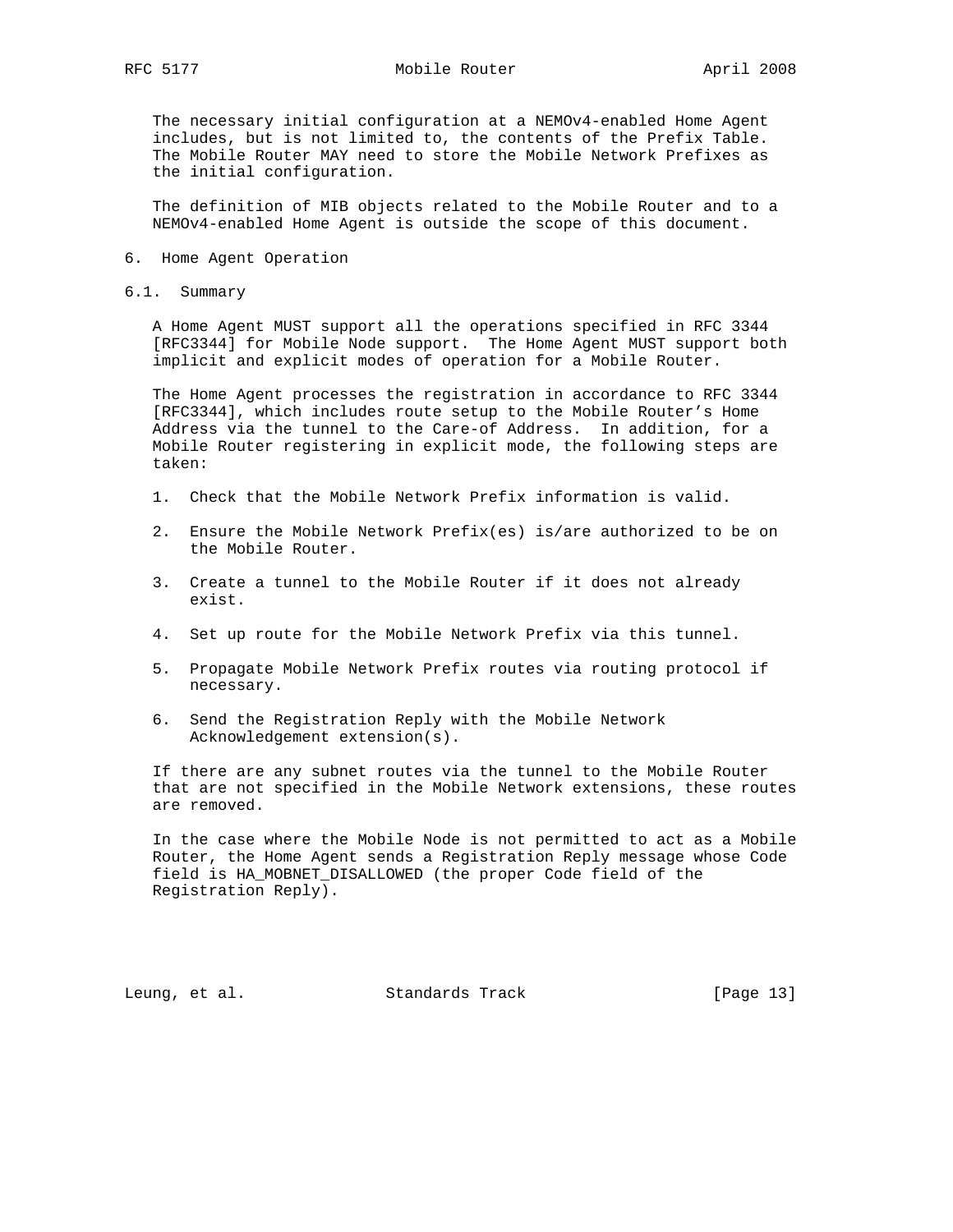For a Mobile Router registering in implicit mode, the Home Agent performs steps 3-6 above, once the registration request is processed successfully.

 For deregistration, the Home Agent removes the tunnel to the Mobile Router and all routes using this tunnel. The Mobile Network extensions are ignored.

### 6.2. Data Structures

# 6.2.1. Registration Table

 The Registration Table in the Home Agent, in accordance with RFC 3344 [RFC3344], contains binding information for every Mobile Node registered with it. RFC 3344 [RFC3344] defines the format of a Registration Table. In addition to all the parameters specified by RFC 3344 [RFC3344], the Home Agent MUST store the Mobile Network Prefixes associated with the Mobile Router in the corresponding registration entry, when the corresponding registration was performed in explicit mode. When the Home Agent is advertising reachability to Mobile Network Prefixes served by a Mobile Router, the information stored in the Registration Table can be used.

# 6.2.2. Prefix Table

 The Home Agent must be able to authorize a Mobile Router for use of Mobile Network Prefixes when the Mobile Router is operating in explicit mode. Also, when the Mobile Router operates in implicit mode, the Home Agent must be able to locate the Mobile Network Prefixes associated with that Mobile Router. The Home Agent may store the Home Address of the Mobile Router along with the Mobile Network prefixes associated with that Mobile Router. If the Mobile Router does not have a Home Address assigned, this table may store the Network Access Identifier (NAI) [RFC2794] of the Mobile Router that will be used in dynamic Home Address assignment.

# 6.3. Mobile Network Prefix Registration

 The Home Agent must process Registration Requests coming from Mobile Routers in accordance with this section. RFC 3344 [RFC3344] specifies that the Home Address of a mobile node registering with a Home Agent must belong to a prefix advertised on the home network. In accordance with this specification, however, the Home Address must be configured from a prefix that is served by the Home Agent, not necessarily the one on the home network.

Leung, et al. Standards Track [Page 14]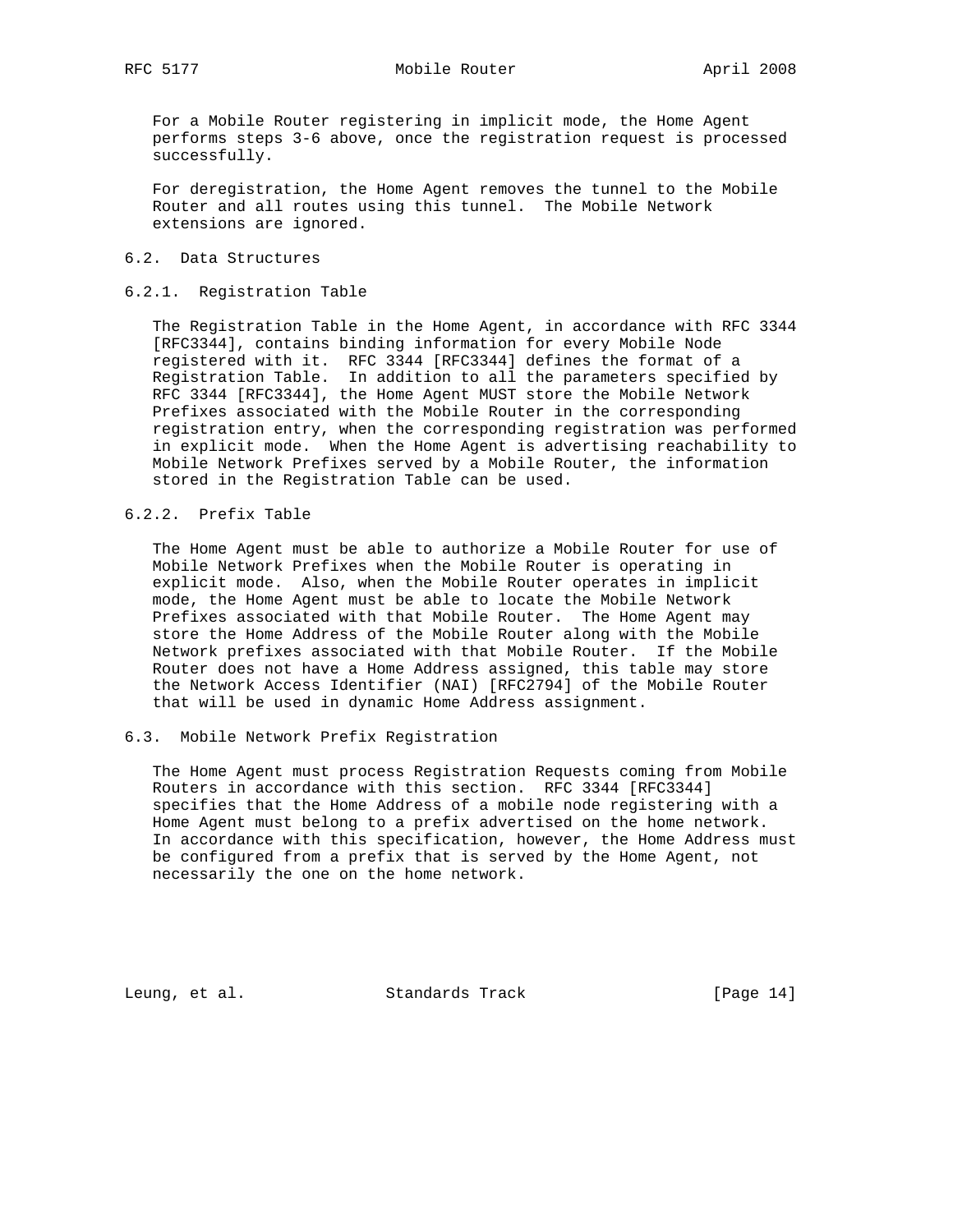If the Registration Request is valid, the Home Agent checks to see if there are any Mobile Network Prefix extensions included in the Registration Request.

 If so, the Mobile Network Prefix information is obtained from the included extensions, and the Home Address from the Home Address field of the Registration Request. For every Mobile Network Prefix extension included in the registration request, the Home Agent MUST perform a check against the Prefix Table. If the Prefix Table does not contain at least one entry pairing that Home Address to that Mobile Network Prefix, then the check fails; otherwise, it succeeds.

 Following this check against the Prefix Table, the Home Agent MUST construct a Registration Reply containing Mobile Network Acknowledgement extensions. For a Mobile Network Prefix for which the check was unsuccessful, the Code field in the corresponding Mobile Network Acknowledgement extension should be set to MOBNET\_UNAUTHORIZED.

 For a Mobile Network Prefix for which the check was successful, the Code field in the respective Mobile Network Acknowledgement extensions should be set to 0.

 The Home Agent MUST attempt to set up forwarding for each Mobile Network Prefix extension for which the Prefix Table check was successful. If the forwarding setup fails for a particular Mobile Network Prefix (for reasons such as not enough memory available or not enough devices available), the Code field in the respective Mobile Network Acknowledgement extension should be set to MOBNET\_FWDING\_SETUP\_FAILED.

 If forwarding and setup was successful for at least one Mobile Network Prefix, then the Code field (the proper) of the Registration Reply message should be set to 0. Otherwise, when forwarding and setup was unsuccessful for each and every Mobile Network Prefixes, that Code (the proper) should be HA\_MOBNET\_ERROR.

 If the Registration Request is sent in implicit mode, i.e., without any Mobile Network Request extension, the Home Agent may use pre configured Mobile Network prefix information for the Mobile Router to set up forwarding.

 If the Home Agent is updating an existing binding entry for the Mobile Router, it MUST check all the prefixes in the Registration Table against the prefixes included in the Registration Request. If one or more Mobile Network prefixes are missing from the included

Leung, et al. Standards Track [Page 15]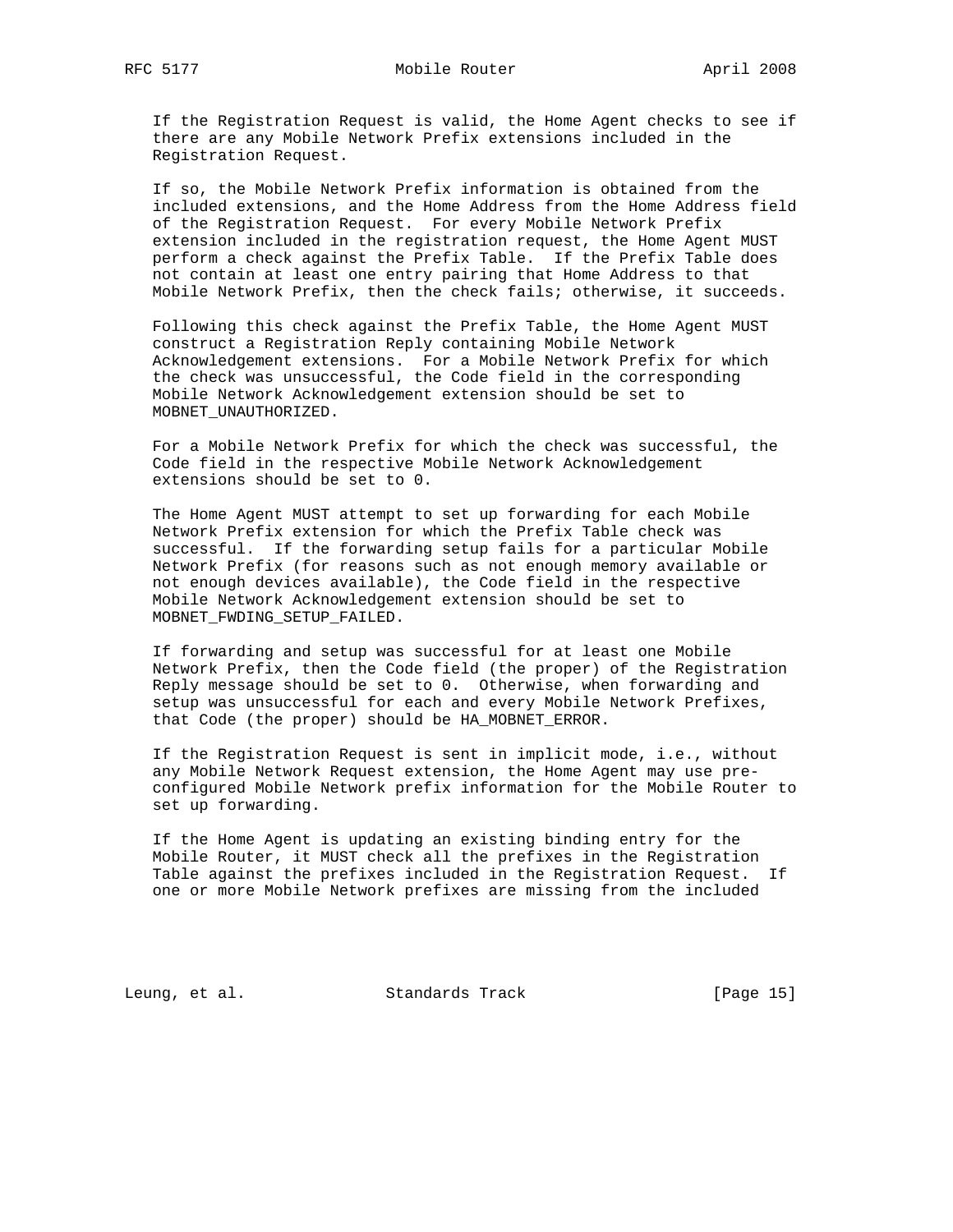information in the registration request, the Home Agent MUST delete those prefixes from the registration table. Also, the Home Agent MUST disable forwarding for those prefixes.

 If all checks are successful, the Home Agent either creates a new entry for the Mobile Router or updates an existing binding entry for it and returns a successful registration reply back to the Mobile Router or the Foreign Agent (if the Registration Request was received from a Foreign Agent).

 In accordance with RFC 3344 [RFC3344], the Home Agent does proxy Address Resolution Protocol (ARP) for the Mobile Router Home Address when the Mobile Router Home Address is derived from the home network.

 If the 'T' bit is set, the Home Agent creates a bi-directional tunnel for the corresponding Mobile Network prefixes or updates the existing bi-directional tunnel. This tunnel is maintained independent of the reverse tunnel for the Mobile Router home address itself.

6.4. Advertising Mobile Network Reachability

 If the Mobile Network prefixes served by the Home Agent are aggregated with the home network prefix and if the Home Agent is the default router on the home network, the Home Agent does not have to advertise the Mobile Network Prefixes. The routes for the Mobile Network Prefix are automatically aggregated into the home network prefix (it is assumed that the Mobile Network Prefixes are automatically aggregated into the home network prefix). If the Mobile Router updates the Mobile Network prefix routes via a dynamic routing protocol, the Home Agent SHOULD propagate the routes on the appropriate networks.

6.5. Establishment of Bi-directional Tunnel

 The Home Agent creates and maintains a bi-directional tunnel for the Mobile Network prefixes of a Mobile Router registered with it. A Home Agent supporting IPv4 Mobile Router operation MUST be able to forward packets destined to the Mobile Network prefixes served by the Mobile Router to its Care-of Address. Also, the Home Agent MUST be able to accept packets tunneled by the Mobile Router with the source address of the outer header set to the Care-of Address of the Mobile Router and that of the inner header set to the Mobile Router's Home Address or an address from one of the registered Mobile Network prefixes.

Leung, et al. Standards Track [Page 16]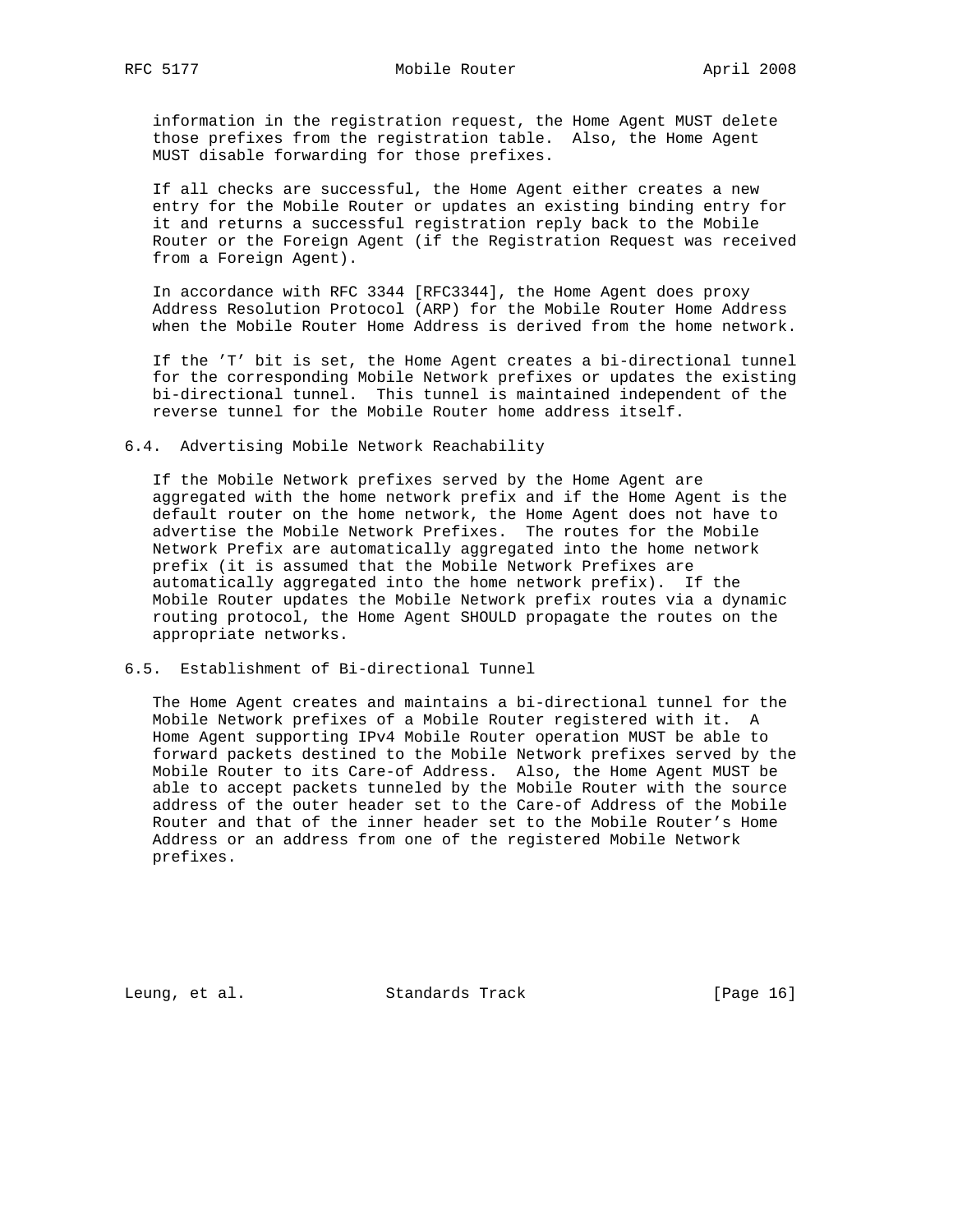# 6.6. Sending Registration Replies

 The Home Agent MUST set the status code in the registration reply to 0 to indicate successful processing of the Registration Request and successful setup of forwarding for at least one Mobile Network prefix served by the Mobile Router. The Registration Reply MUST contain at least one Mobile Network Acknowledgement extension.

 If the Home Agent is unable to set up forwarding for one or more Mobile Network prefixes served by the Mobile Router, it MUST set the Mobile Network Acknowledgement Extension status Code in the Registration Reply to MOBNET\_FWDING\_SETUP\_FAILED. When the prefix length is zero or greater than decimal 32, the status Code MUST be set to MOBNET\_INVALID\_PREFIX\_LEN.

 If the Mobile Router is not authorized to forward packets to a Mobile Network prefix included in the request, the Home Agent MUST set the Code to MOBNET\_UNAUTHORIZED.

6.7. Mobile Network Prefix Deregistration

 If the received Registration Request is for deregistration of the Care-of Address, the Home Agent, upon successful processing of it, MUST delete the entry (or entries) from its Registration Table. The Home Agent tears down the bi-directional tunnel and stops forwarding any packets to/from the Mobile Router. The Home Agent MUST ignore any included Mobile Network Request extension in a deregistration request.

7. Data Forwarding Operation

 For traffic to the nodes in the Mobile Network, the Home Agent MUST perform double tunneling of the packet, if the Mobile Router had registered with a Foreign Agent Care-of Address. In this case, the Home Agent MUST encapsulate the packet with the tunnel header (source IP address set to Home Agent, and destination IP address set to Mobile Router's Home Address) and then encapsulate one more time with the tunnel header (source IP address set to Home Agent, and destination IP address set to CoA).

 For optimization, the Home Agent SHOULD only encapsulate the packet with the tunnel header (source IP address set to Home Agent, and destination IP address set to CoA) for co-located CoA mode.

 When a Home Agent receives a packet from the Mobile Network prefix in the bi-directional tunnel, it MUST de-encapsulate the packet and route it as a normal IP packet. It MUST verify that the incoming

Leung, et al. Standards Track [Page 17]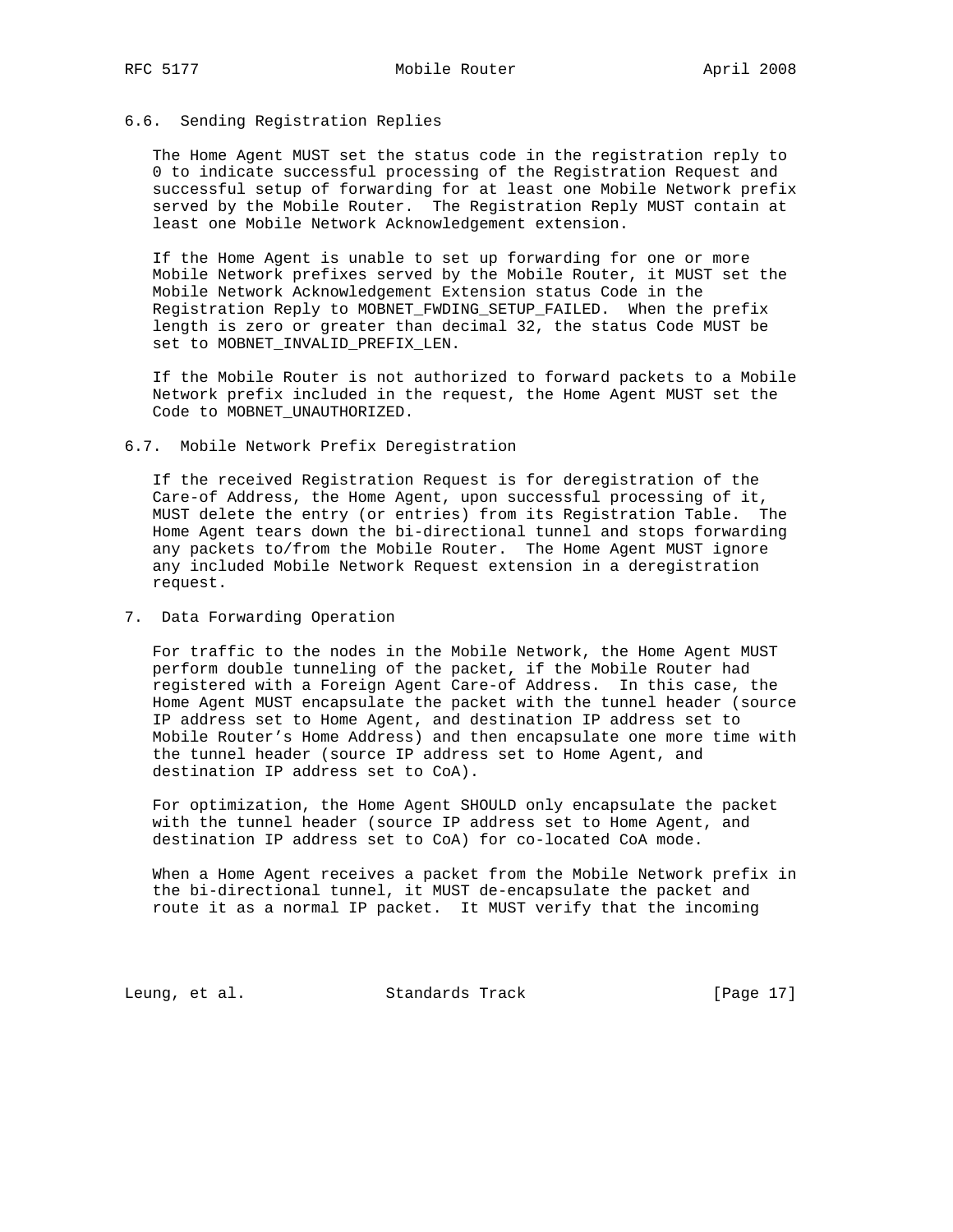packet has the source IP address set to the Care-of Address of the Mobile Router. The packet MUST be dropped if the source address is not set to the Care-of Address of the Mobile Router.

 For traffic from the nodes in the Mobile Network, the Mobile Router encapsulates the packet with a tunnel header (source IP address set to Mobile Router's Home Address, and destination IP address set to Home Agent) if reverse tunnel is enabled. Otherwise, the packet is routed directly to the Foreign Agent or access router.

 In co-located CoA mode, the Mobile Router MAY encapsulate one more time with a tunnel header (source IP address set to the CoA and destination IP address set to Home Agent).

8. Nested Mobile Networks

 Nested Network Mobility is a scenario where a Mobile Router allows another Mobile Router to attach to its Mobile Network. There could be arbitrary levels of nested mobility. The operation of each Mobile Router remains the same whether the Mobile Router attaches to another Mobile Router or to a fixed Access Router on the Internet. The solution described here does not place any restriction on the number of levels for nested mobility. Two issues should be noted though. First, whenever physical loops occur in a nested aggregation of Mobile Networks, this protocol neither detects nor solves them - datagram forwarding may be blocked. Second, Mobile Routers in a deep nested aggregation of Mobile Networks might introduce significant overhead on the data packets as each level of nesting introduces another tunnel header encapsulation. Applications that do not support MTU discovery are adversely affected by the additional header encapsulations because the usable MTU is reduced with each level of nesting.

9. Routing Protocol between Mobile Router and Home Agent

 There are several benefits of running a dynamic routing protocol between the Mobile Router and the Home Agent. If the Mobile Network is relatively large, including several wireless subnets, then the topology changes within the moving network can be exposed from the Mobile Router to the Home Agent by using a dynamic routing protocol. The purpose of the NEMOv4 protocol extensions to Mobile IPv4, as defined in previous sections, is not to inform the Home Agent about these topology changes, but to manage the mobility of the Mobile Router.

 Similarly, topology changes in the home network can be exposed to the Mobile Router by using a dynamic routing protocol. This may be necessary when new fixed networks are added in the home network.

Leung, et al. Standards Track [Page 18]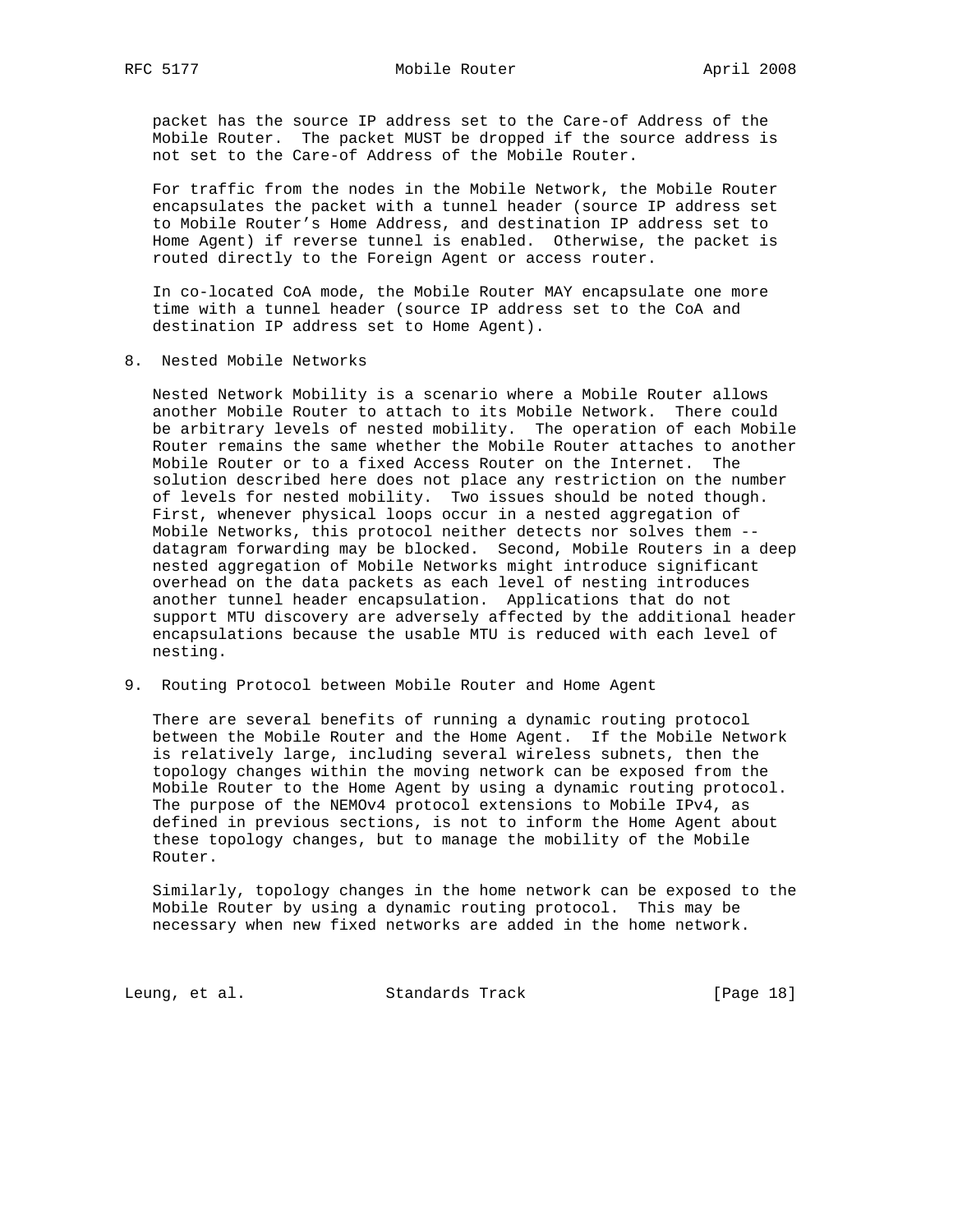Here too, the purpose of NEMOv4 extensions is not to inform the Mobile Router about topology changes at home.

 Examples of dynamic routing protocols include, but are not limited to, OSPF Version 2 [RFC2328], BGP [RFC4271], and RIP [RFC2453].

 The recommendations are related to how the routing protocol and the Mobile IPv4 implementation work in tandem on the Mobile Router and on the Home Agent (1) without creating incoherent states in the forwarding information bases at home and on the Mobile Router, (2) without introducing topologically incorrect addressing information in the visited domain, and (3) without duplicating sent data or over provisioning security.

 The information exchanged between the Mobile Router and the Home Agent is sent over the bi-directional tunnel established by the Mobile IPv4 exchange Registration Request - Registration Reply (see Section 6.5). If a network address and prefix of a subnet in the moving network is sent by the Mobile Router within a routing protocol message, then they SHOULD NOT be sent in the Mobile IPv4 Registration Request too. This avoids incoherencies in the forwarding information bases. The Mobile Router SHOULD use NEMOv4 implicit mode in this case (see Section 3).

 The Mobile Router SHOULD NOT send routing protocol information updates in the foreign network. The subnet addresses and prefixes valid in the moving network are topologically incorrect in the visited network.

 If the Mobile Router and the Home Agent use a dynamic routing protocol over the tunnel interface, and if that protocol offers security mechanisms to protect that protocol's messages, then the security recommendations in Section 10.1 apply.

10. Security Considerations

 The Mobile Network extension is protected by the same rules as for Mobile IP extensions in registration messages. See the Security Considerations section in RFC 3344 [RFC3344].

 The Home Agent MUST be able to verify that the Mobile Router is authorized to provide mobility service for the Mobile Networks in the Registration Request, before anchoring these Mobile Network Prefixes on behalf of the Mobile Router. Forwarding for prefixes MUST NOT be set up without successful authorization of the Mobile Router for those prefixes. The Mobile Router MUST be notified when there is a registration failure because it cannot be successfully authorized for prefixes it requested.

Leung, et al. Standards Track [Page 19]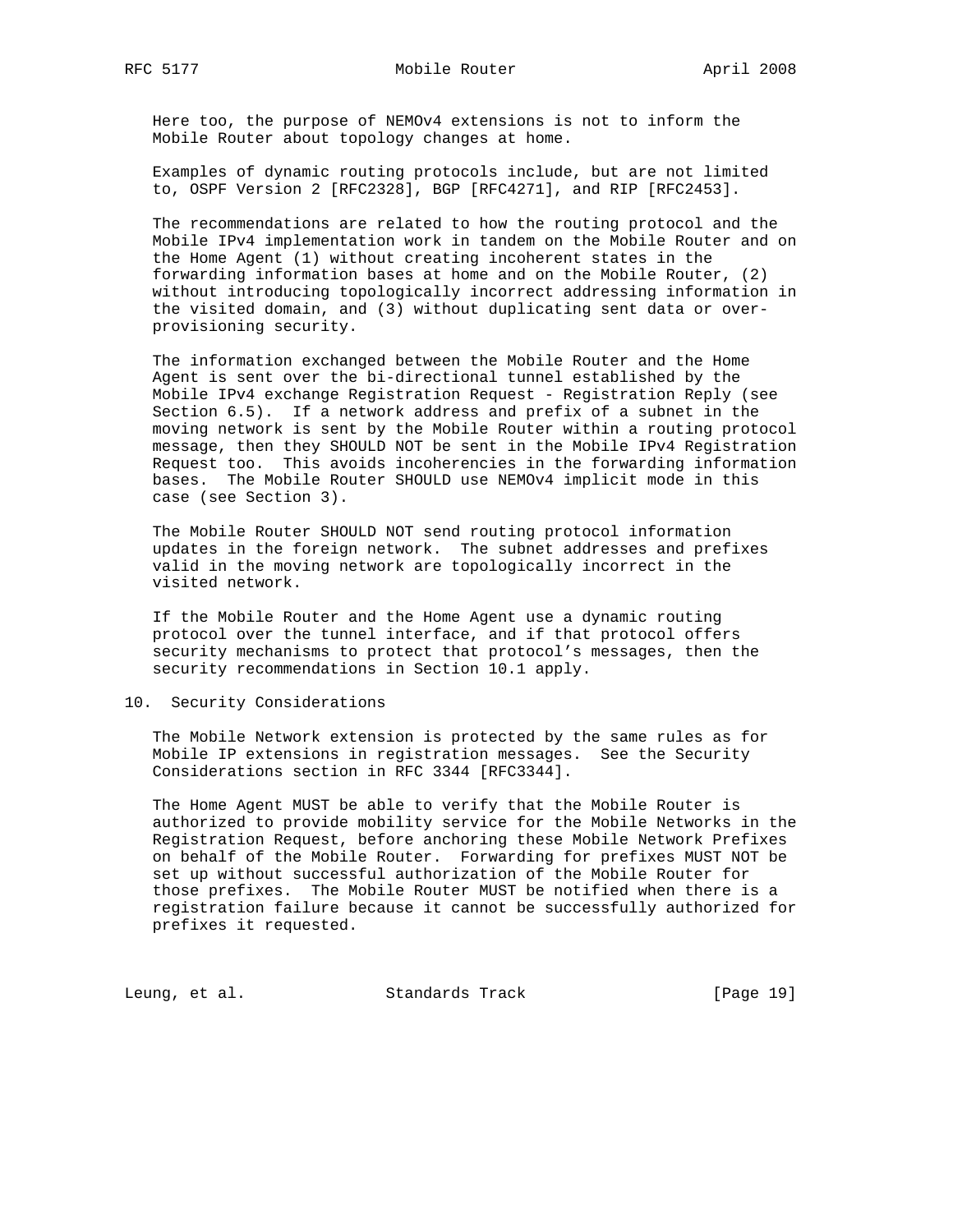All Registration Requests and replies MUST be authenticated by the MN-HA Authentication Extension as specified in RFC 3344 [RFC3344]. When the registration request is sent in explicit mode, i.e., with one or more Mobile Network Prefix extensions, all the Mobile Network Prefix extensions MUST be included before the MN-HA Authentication extension. Also, these extensions MUST be included in the calculation of the MN-HA authenticator value.

 The Mobile Router should perform ingress filtering on all the packets received on the Mobile Network prior to reverse tunneling them to the Home Agent. The Mobile Router MUST drop any packets that do not have a source address belonging to the Mobile Network.

 The Mobile Router MUST also ensure that the source address of packets arriving on the Mobile Network is not the same as the Mobile Router's IP address on any interface. These checks will protect against nodes attempting to launch IP spoofing attacks through the bi-directional tunnel.

 The Home Agent, upon receiving packets through the bi-directional tunnel, MUST verify that the source addresses of the outer IP header of the packets are set to the Mobile Router's Care-of Address. Also, it MUST ensure that the source address of the inner IP header is a topologically correct address on the Mobile Network. This will prevent nodes from using the Home Agent to launch attacks inside the protected network.

10.1. Security when Dynamic Routing Protocol Is Used

 If a dynamic routing protocol is used between the Mobile Router and the Home Agent to propagate the Mobile Network information into the home network, the routing updates SHOULD be protected with IPsec ESP confidentiality between the Mobile Router and Home Agent, to prevent information about home network topology from being visible to eavesdroppers.

11. IANA Considerations

 IANA has assigned rules for the existing registry "Mobile IPv4 numbers - per RFC 3344". The numbering space for Extensions that may appear in Mobile IP control messages (those sent to and from UDP port number 434) should be modified.

Leung, et al. Standards Track [Page 20]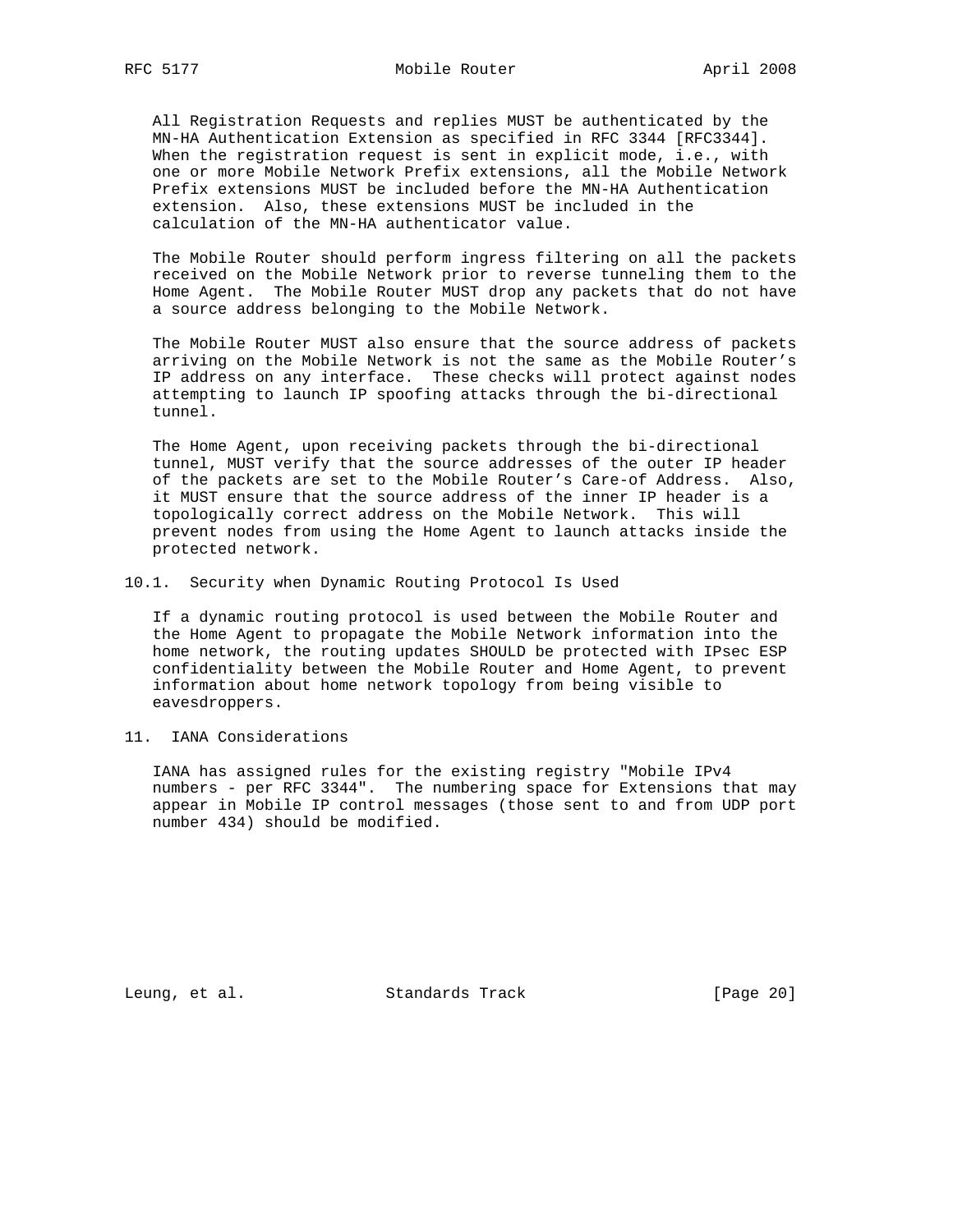The new Values and Names for the Type for Extensions appearing in Mobile IP control messages are the following:

| Value   Name | +-------+----------------------------<br>+-------+---------------------------- |
|--------------|--------------------------------------------------------------------------------|
|              | 148   Mobile Network Extension  <br>+-------+----------------------------      |

# Table 1: New Values and Names for Extensions in Mobile IP Control Messages

 A new number space has been created for the Values and Names for the Sub-Type for Mobile Network Extensions. This number space is initially defined to hold the following entries, allocated by this document:

| Value | Name                                                                                                                   |
|-------|------------------------------------------------------------------------------------------------------------------------|
|       | Mobile Network Request Extension<br>Explicit Mode Acknowledgement Extension<br>Implicit Mode Acknowledgement Extension |

 Table 2: New Values and Names for the Sub-Type for Mobile Network Extensions

 The policy of future assignments to this number space is following Standards Action or IESG Approval (see [RFC2434]).

 The new Code Values for Mobile IP Registration Reply messages are the following (for a registration denied by the Home Agent):

| Value   Name |                                                                                                                                     |
|--------------|-------------------------------------------------------------------------------------------------------------------------------------|
| 147          | Mobile Network Prefix operation error (HA MOBNET ERROR)<br>148   Mobile Router operation is not permitted<br>(HA MOBNET DISALLOWED) |

Table 3: New Code Values for Mobile IP Registration Reply

Leung, et al. Standards Track [Page 21]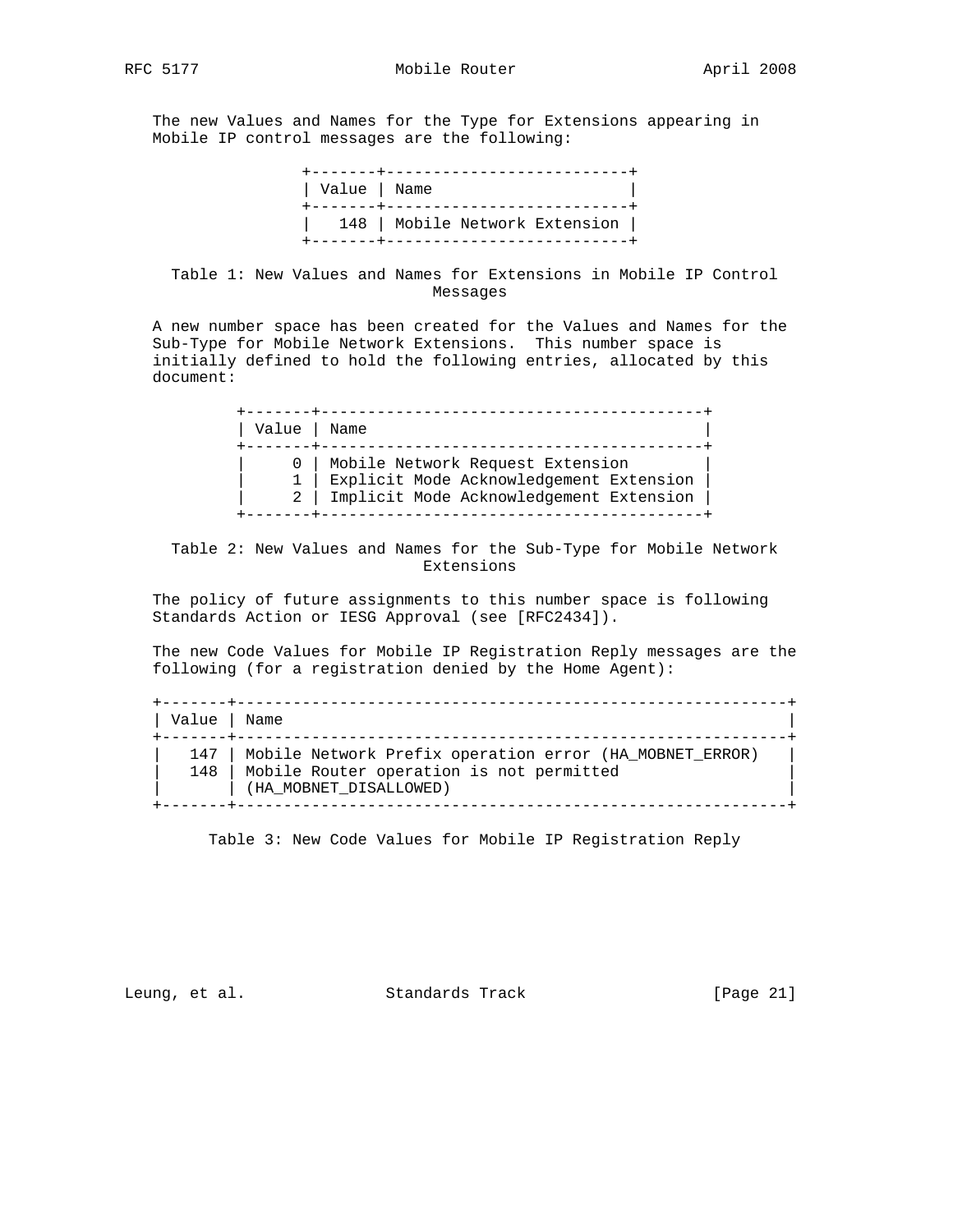A new number space has been created for the Code Values for the Mobile Network Acknowledgement Extension. This number space is initially defined to hold the following entries, allocated by this document (result of registration, as sent by the Home Agent):

 +---+---------------------------------------------------------------+  $| 0 |$  Success | 1 | Invalid prefix length (MOBNET\_INVALID\_PREFIX\_LEN) | | 2 | Mobile Router is not authorized for prefix | | (MOBNET\_UNAUTHORIZED) | | 3 | Forwarding setup failed (MOBNET\_FWDING\_SETUP\_FAILED) | +---+---------------------------------------------------------------+

Table 4: New Code Values for Mobile Network Acknowledgement Extension

 The policy of future assignments to this number space is following Standards Action or IESG Approval (see [RFC2434]).

#### 12. Acknowledgements

 The authors would like to thank Christophe Janneteau, George Popovich, Ty Bekiares, Ganesh Srinivasan, Alpesh Patel, Ryuji Wakikawa, George Tsirtsis, and Henrik Levkowetz for their helpful discussions, reviews, and comments. Vijay Devarapalli extensively reviewed one of the later versions of the document. Hans Sjostrand identified the last clarifications with respect to Foreign Agent mode treatment. Pete McCann contributed necessary refinements of many statements.

 Mobile IPv4 versions as early as 1996 (RFC 2002 by Charles Perkins) described Mobile Networks and Mobile Routers support.

Fred Templin indicated the potential confusion for the term "LFN".

 Amanda Baber of IANA agreed on the principles of allocating numbers for this specification and suggested improvements on the IANA section.

 Tim Polk of the IESG identified a deeply entrenched error on managing the Code fields.

 Lars Eggert of the IESG suggested the accommodation of the otherwise legal non-contiguous netmask fields, instead of simply prefix lengths.

 Dan Romascanu of the IESG indicated the necessity of manageability of Mobile Routers and NEMOv4-enabled Home Agents and their deployability in MIP4 environments.

Leung, et al. Standards Track [Page 22]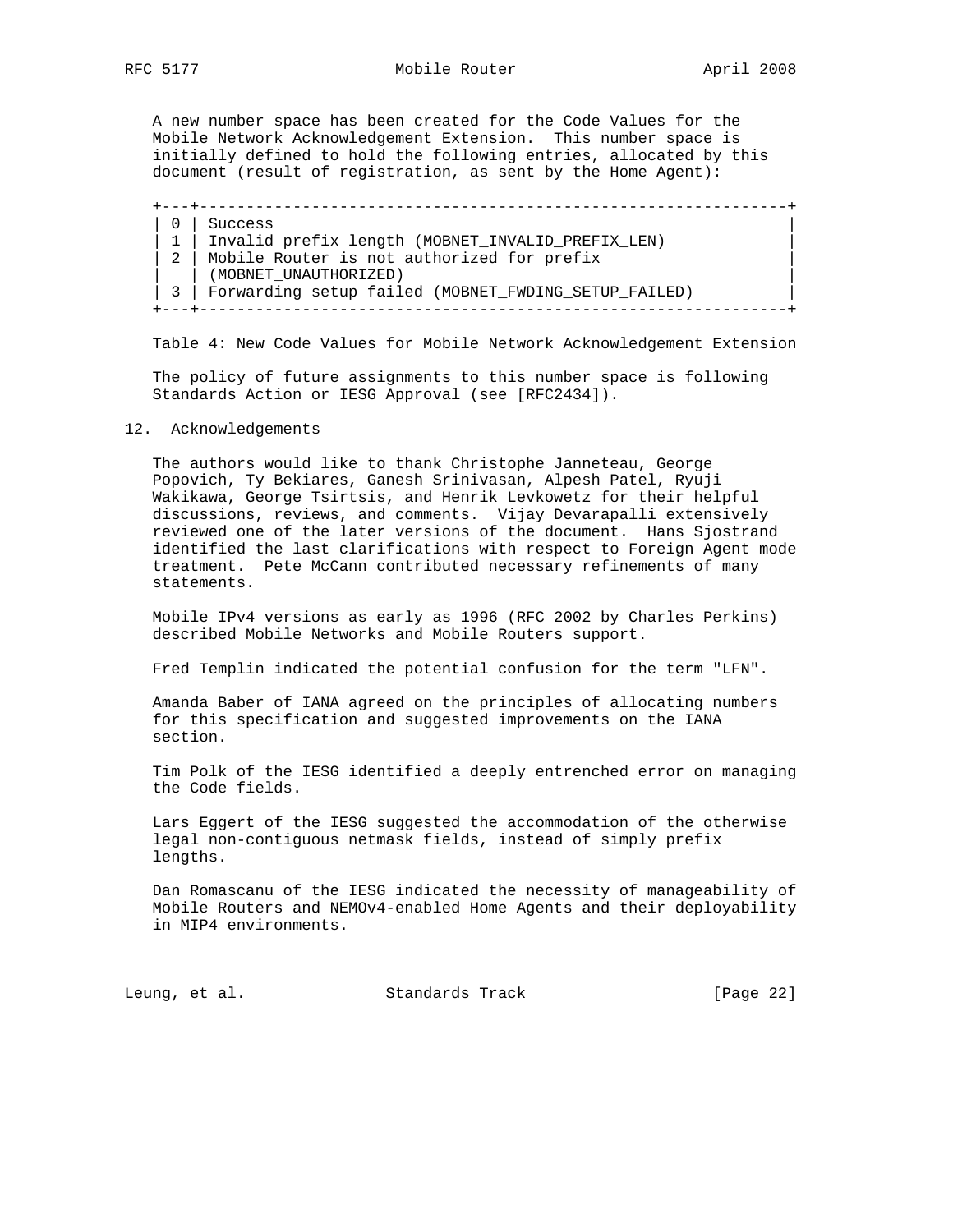David Borman of TSV-DIR reviewed this document as part of the transport area directorate's ongoing effort to review key IETF documents. The implications of the growth of usable MTU adversely affecting applications deep in a Mobile Network were suggested.

 Gonzalo Camarillo provided a generalist review by an additional set of eyes for documents as they are being considered for publication (General Area Review Team).

 Jari Arkko of the IESG reviewed, suggested necessary improvements to, and diligently shepherded this document through IESG.

- 13. References
- 13.1. Normative References
	- [RFC1323] Jacobson, V., Braden, B., and D. Borman, "TCP Extensions for High Performance", RFC 1323, May 1992.
	- [RFC2006] Cong, D., Hamlen, M., and C. Perkins, "The Definitions of Managed Objects for IP Mobility Support using SMIv2", RFC 2006, October 1996.
	- [RFC2119] Bradner, S., "Key words for use in RFCs to Indicate Requirement Levels", BCP 14, RFC 2119, March 1997.
	- [RFC2328] Moy, J., "OSPF Version 2", STD 54, RFC 2328, April 1998.
	- [RFC2434] Narten, T. and H. Alvestrand, "Guidelines for Writing an IANA Considerations Section in RFCs", BCP 26, RFC 2434, October 1998.
	- [RFC2453] Malkin, G., "RIP Version 2", STD 56, RFC 2453, November 1998.
	- [RFC2794] Calhoun, P. and C. Perkins, "Mobile IP Network Access Identifier Extension for IPv4", RFC 2794, March 2000.
	- [RFC3344] Perkins, C., "IP Mobility Support for IPv4", RFC 3344, August 2002.
	- [RFC4271] Rekhter, Y., Li, T., and S. Hares, "A Border Gateway Protocol 4 (BGP-4)", RFC 4271, January 2006.

Leung, et al. Standards Track [Page 23]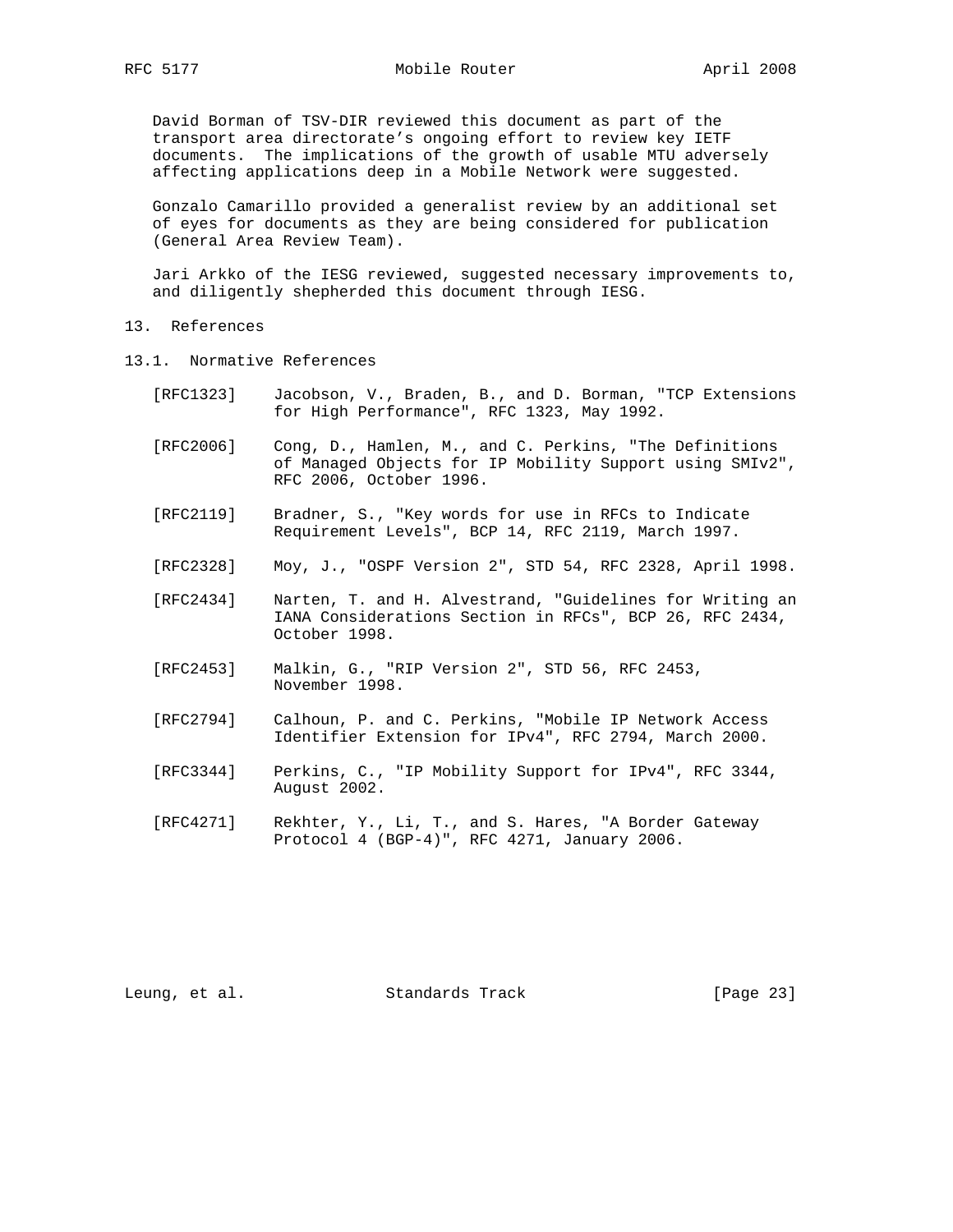- 13.2. Informative References
	- [NEMOv4-FA] Tsirtsis, G., Park, V., Narayanan, V., and K. Leung, "FA extensions to NEMOv4 Base", Work in Progress, February 2008.
	- [RFC3963] Devarapalli, V., Wakikawa, R., Petrescu, A., and P. Thubert, "Network Mobility (NEMO) Basic Support Protocol", RFC 3963, January 2005.
	- [RFC4885] Ernst, T. and H-Y. Lach, "Network Mobility Support Terminology", RFC 4885, July 2007.

Leung, et al. Standards Track [Page 24]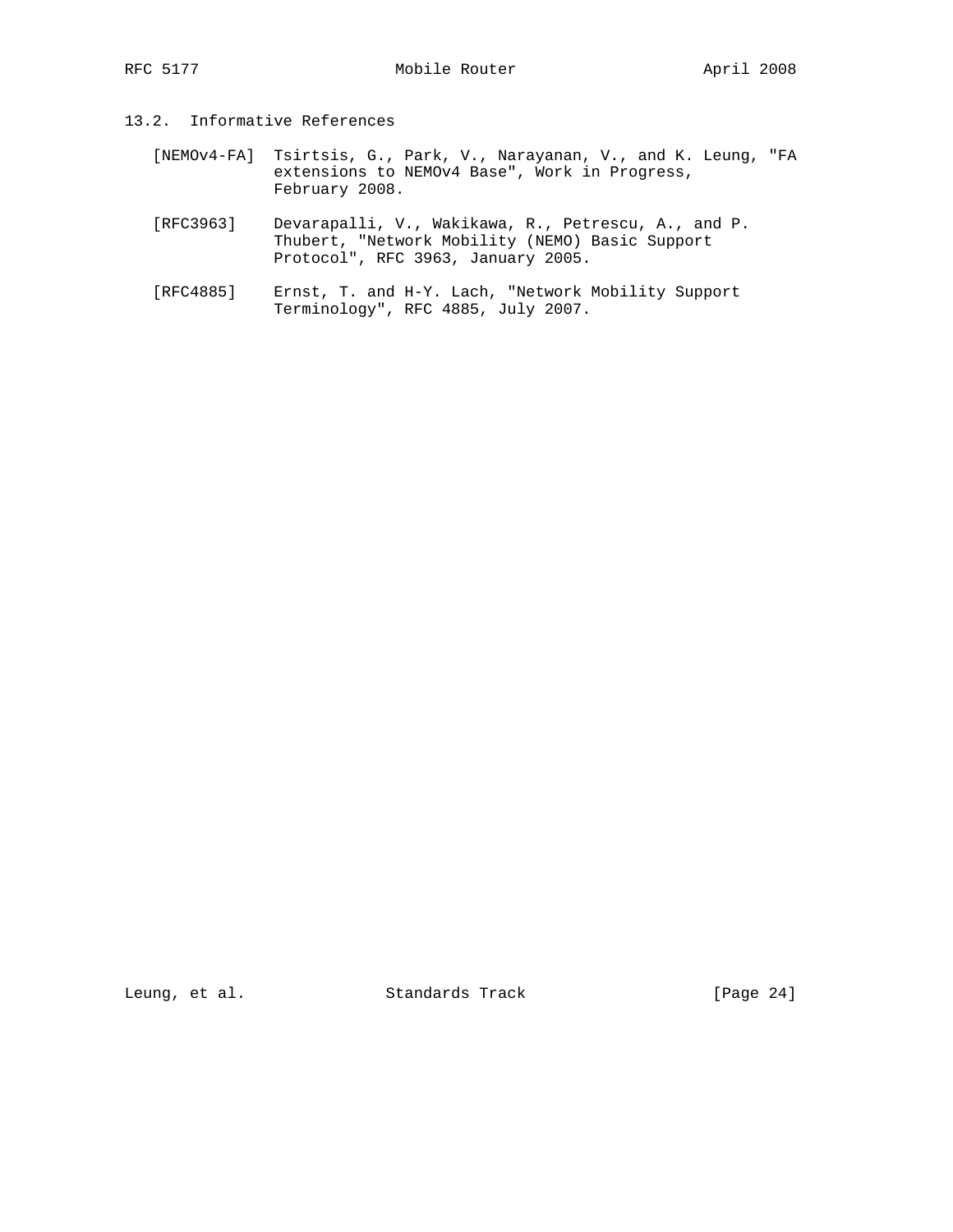Authors' Addresses Kent Leung Cisco Systems 170 W. Tasman Drive San Jose, CA 95134 USA Phone: +1 408-526-5030 EMail: kleung@cisco.com Gopal Dommety Cisco Systems 170 W. Tasman Drive San Jose, CA 95134 USA Phone: +1 408-525-1404 EMail: gdommety@cisco.com Vidya Narayanan QUALCOMM, Inc. 5775 Morehouse Dr San Diego, CA USA Phone: +1 858-845-2483 EMail: vidyan@qualcomm.com Alexandru Petrescu Motorola Parc les Algorithmes Saint Aubin Gif-sur-Yvette, Essonne 91140 France

 Phone: +33 169354827 EMail: alexandru.petrescu@motorola.com

Leung, et al. Standards Track [Page 25]